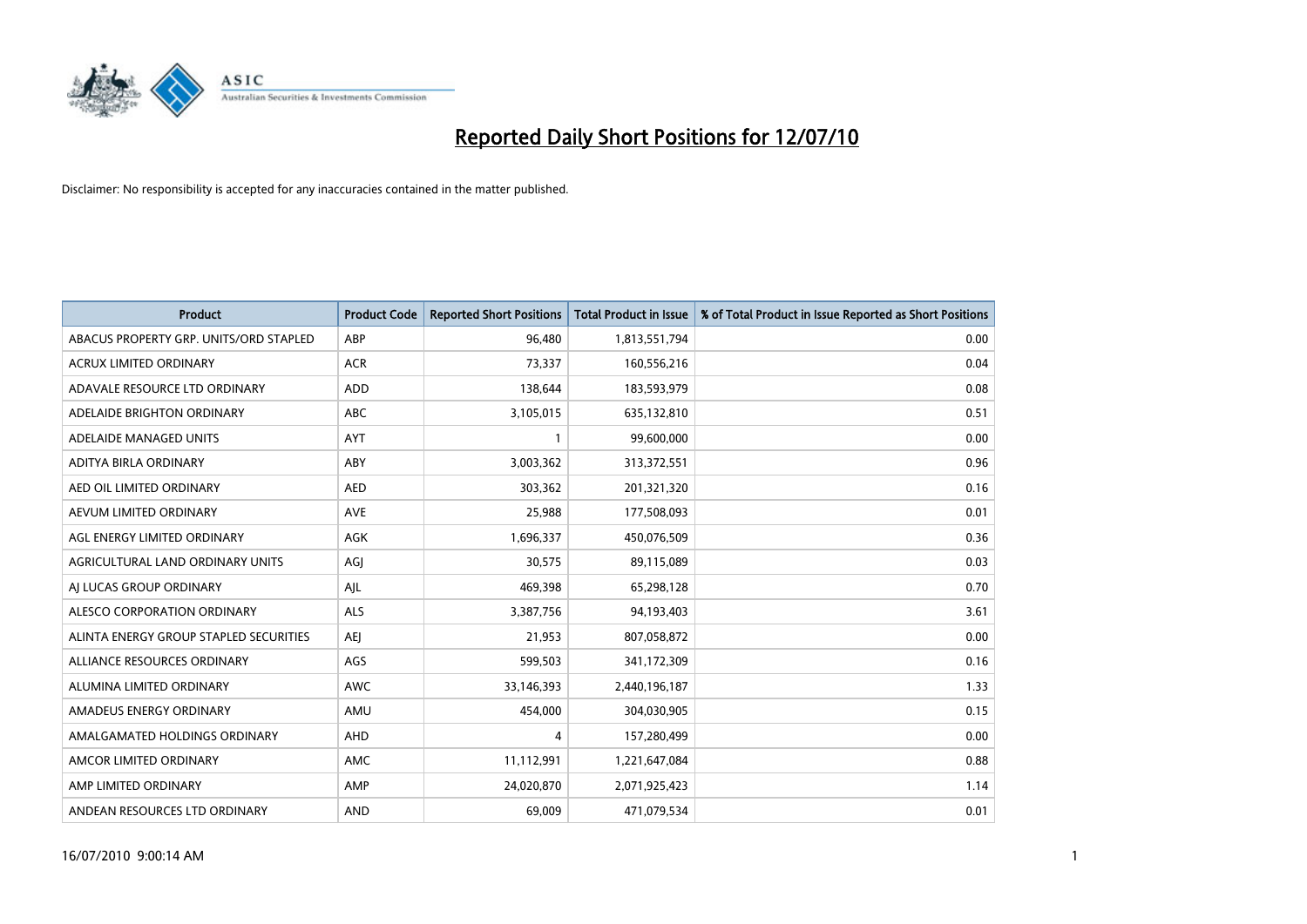

| <b>Product</b>                          | <b>Product Code</b> | <b>Reported Short Positions</b> | Total Product in Issue | % of Total Product in Issue Reported as Short Positions |
|-----------------------------------------|---------------------|---------------------------------|------------------------|---------------------------------------------------------|
| ANGLOGOLD ASHANTI CDI 5:1               | AGG                 | 503                             | 89,207,765             | 0.00                                                    |
| ANSELL LIMITED ORDINARY                 | <b>ANN</b>          | 2,389,475                       | 131,577,652            | 1.82                                                    |
| ANTARES ENERGY LTD ORDINARY             | <b>AZZ</b>          | 88.965                          | 299,333,110            | 0.03                                                    |
| ANZ BANKING GRP LTD ORDINARY            | ANZ                 | 6,333,124                       | 2,559,153,286          | 0.21                                                    |
| APA GROUP STAPLED SECURITIES            | APA                 | 6,560,717                       | 542,318,629            | 1.22                                                    |
| APEX MINERALS NL ORDINARY               | <b>AXM</b>          | 885,146                         | 3,317,819,909          | 0.03                                                    |
| APN EUROPEAN RETAIL UNITS STAPLED SEC.  | <b>AEZ</b>          | 11,832                          | 544,910,660            | 0.00                                                    |
| APN NEWS & MEDIA ORDINARY               | <b>APN</b>          | 13,374,328                      | 598,823,853            | 2.23                                                    |
| APOLLO GAS LIMITED ORDINARY             | <b>AZO</b>          | 71,180                          | 83,488,660             | 0.09                                                    |
| AQUARIUS PLATINUM. ORDINARY             | <b>AOP</b>          | 2,848,418                       | 463,070,936            | 0.61                                                    |
| AQUILA RESOURCES ORDINARY               | <b>AQA</b>          | 1,564,426                       | 322,273,136            | 0.48                                                    |
| ARAFURA RESOURCE LTD ORDINARY           | <b>ARU</b>          | 11,939                          | 290,640,342            | 0.00                                                    |
| ARDENT LEISURE GROUP STAPLED SECURITIES | AAD                 | 434,752                         | 309,109,468            | 0.15                                                    |
| ARISTOCRAT LEISURE ORDINARY             | ALL                 | 18,323,749                      | 533,379,348            | 3.41                                                    |
| <b>ARROW ENERGY ORDINARY</b>            | <b>AOE</b>          | 6,252,261                       | 734,120,686            | 0.85                                                    |
| ASCIANO GROUP STAPLED SECURITIES        | <b>AIO</b>          | 30,564,741                      | 2,926,103,883          | 1.01                                                    |
| ASG GROUP LIMITED ORDINARY              | ASZ                 | 37,398                          | 151,836,046            | 0.02                                                    |
| ASPEN GROUP ORD/UNITS STAPLED           | <b>APZ</b>          | 441,328                         | 579,980,076            | 0.07                                                    |
| ASTRO JAP PROP GROUP STAPLED SECURITIES | AJA                 | 1,947,267                       | 508,212,161            | 0.38                                                    |
| ASX LIMITED ORDINARY                    | ASX                 | 2,563,955                       | 173,576,316            | 1.46                                                    |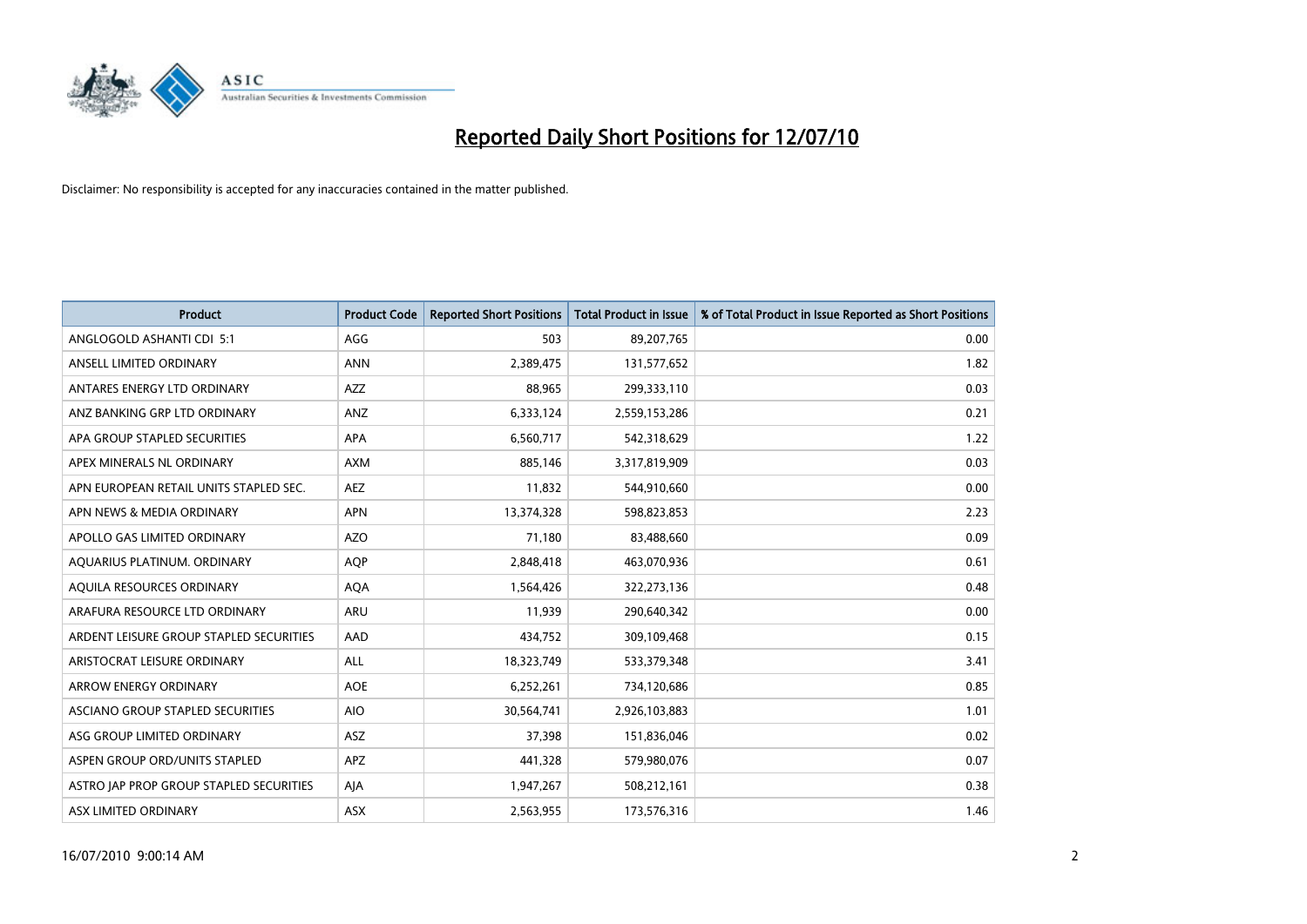

| <b>Product</b>                       | <b>Product Code</b> | <b>Reported Short Positions</b> | <b>Total Product in Issue</b> | % of Total Product in Issue Reported as Short Positions |
|--------------------------------------|---------------------|---------------------------------|-------------------------------|---------------------------------------------------------|
| ATLAS IRON LIMITED ORDINARY          | <b>AGO</b>          | 13,905,263                      | 473,673,816                   | 2.92                                                    |
| AUCKLAND INTERNATION ORDINARY        | AIA                 | 54                              | 1,310,392,831                 | 0.00                                                    |
| <b>AURORA OIL &amp; GAS ORDINARY</b> | <b>AUT</b>          | 200,000                         | 253,583,676                   | 0.08                                                    |
| AUROX RESOURCES ORDINARY             | <b>AXO</b>          | $\overline{2}$                  | 196,044,413                   | 0.00                                                    |
| <b>AUSDRILL LIMITED ORDINARY</b>     | ASL                 | 129,197                         | 254,290,140                   | 0.04                                                    |
| AUSENCO LIMITED ORDINARY             | AAX                 | 3,307,620                       | 122,427,576                   | 2.70                                                    |
| <b>AUSTAL LIMITED ORDINARY</b>       | ASB                 | 125,622                         | 188,069,638                   | 0.05                                                    |
| AUSTAR UNITED ORDINARY               | <b>AUN</b>          | 12,210,576                      | 1,260,030,198                 | 0.97                                                    |
| AUSTBROKERS HOLDINGS ORDINARY        | <b>AUB</b>          | $\overline{2}$                  | 52,653,687                    | 0.00                                                    |
| AUSTEREO GROUP LTD. ORDINARY         | AEO                 | 1,161                           | 344,798,708                   | 0.00                                                    |
| AUSTIN ENGINEERING ORDINARY          | ANG                 | 11,497                          | 69,314,403                    | 0.02                                                    |
| AUSTRALAND PROPERTY STAPLED SECURITY | <b>ALZ</b>          | 142,022                         | 576,837,197                   | 0.03                                                    |
| AUSTRALIAN AGRICULT. ORDINARY        | AAC                 | 4,914,533                       | 264,264,459                   | 1.84                                                    |
| AUSTRALIAN EDUCATION UNITS           | <b>AEU</b>          | 625,000                         | 134,973,383                   | 0.46                                                    |
| AUSTRALIAN FOUNDAT, ORDINARY         | AFI                 | 6,135                           | 989,153,644                   | 0.00                                                    |
| AUSTRALIAN INFRASTR, UNITS/ORDINARY  | <b>AIX</b>          | 442,846                         | 620,733,944                   | 0.06                                                    |
| AUSTRALIAN MINES LTD ORDINARY        | <b>AUZ</b>          | 1,400,000                       | 6,981,662,168                 | 0.02                                                    |
| AUSTRALIAN PHARM. ORDINARY           | API                 | 418,050                         | 488,115,883                   | 0.08                                                    |
| AVEXA LIMITED ORDINARY               | <b>AVX</b>          | 243,657                         | 847,688,779                   | 0.03                                                    |
| AVOCA RESOURCES ORDINARY             | <b>AVO</b>          | 10,788,782                      | 290,492,011                   | 3.70                                                    |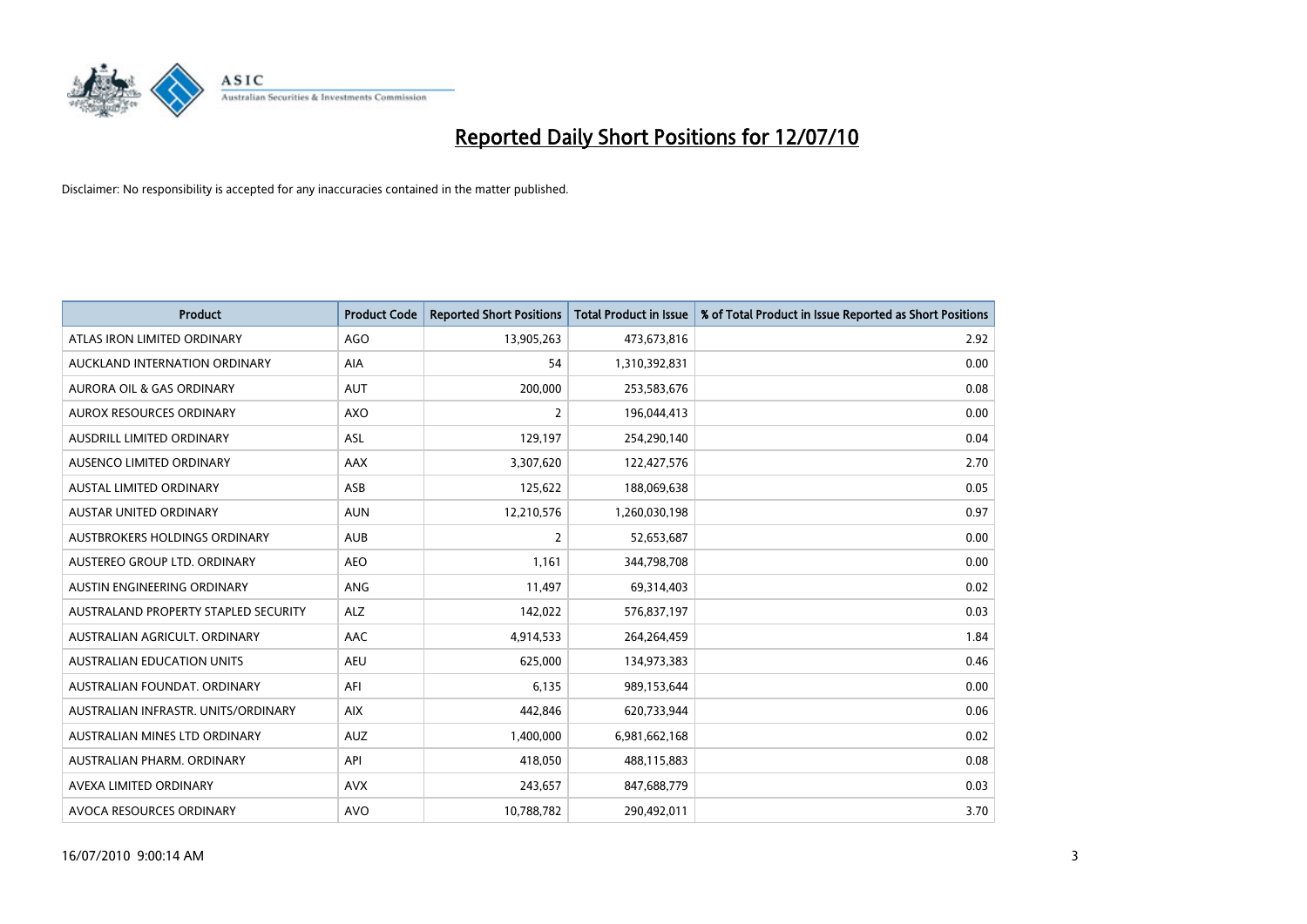

| <b>Product</b>                       | <b>Product Code</b> | <b>Reported Short Positions</b> | <b>Total Product in Issue</b> | % of Total Product in Issue Reported as Short Positions |
|--------------------------------------|---------------------|---------------------------------|-------------------------------|---------------------------------------------------------|
| AWB LIMITED ORDINARY                 | <b>AWB</b>          | 9,462,818                       | 817,304,356                   | 1.14                                                    |
| AWE LIMITED ORDINARY                 | <b>AWE</b>          | 362,778                         | 521,871,941                   | 0.06                                                    |
| AXA ASIA PACIFIC ORDINARY            | <b>AXA</b>          | 6,269,217                       | 2,067,095,545                 | 0.30                                                    |
| BANK OF QUEENSLAND. ORDINARY         | <b>BOO</b>          | 451,322                         | 215,681,127                   | 0.21                                                    |
| <b>BANNERMAN RESOURCES ORDINARY</b>  | <b>BMN</b>          | 308.074                         | 201,710,934                   | 0.15                                                    |
| <b>BASS STRAIT OIL CO ORDINARY</b>   | <b>BAS</b>          | 2,964                           | 291,030,250                   | 0.00                                                    |
| <b>BATAVIA MINING ORDINARY</b>       | <b>BTV</b>          | 2.500                           | 153,032,145                   | 0.00                                                    |
| <b>BAUXITE RESOURCE LTD ORDINARY</b> | <b>BAU</b>          | 44,797                          | 234,379,896                   | 0.02                                                    |
| BEACH ENERGY LIMITED ORDINARY        | <b>BPT</b>          | 2,842,792                       | 1,092,366,847                 | 0.27                                                    |
| BENDIGO AND ADELAIDE ORDINARY        | <b>BEN</b>          | 3,167,333                       | 354,475,517                   | 0.89                                                    |
| BENDIGO MINING LTD ORDINARY          | <b>BDG</b>          | 111,751                         | 509,712,735                   | 0.02                                                    |
| BERKELEY RESOURCES ORDINARY          | <b>BKY</b>          | 5.071                           | 136,090,319                   | 0.00                                                    |
| <b>BHP BILLITON LIMITED ORDINARY</b> | <b>BHP</b>          | 35,744,104                      | 3,356,081,497                 | 1.04                                                    |
| <b>BILLABONG ORDINARY</b>            | <b>BBG</b>          | 6,877,099                       | 253,122,552                   | 2.73                                                    |
| <b>BIOTA HOLDINGS ORDINARY</b>       | <b>BTA</b>          | 1,426,180                       | 179,244,153                   | 0.81                                                    |
| <b>BISALLOY STEEL ORDINARY</b>       | <b>BIS</b>          | 84,480                          | 216,455,965                   | 0.04                                                    |
| BKI INVESTMENT LTD ORDINARY          | BKI                 | 508                             | 418,566,158                   | 0.00                                                    |
| <b>BLACK RANGE MIN. ORDINARY</b>     | <b>BLR</b>          | 163,290                         | 638,068,985                   | 0.03                                                    |
| <b>BLACKTHORN RESOURCES ORDINARY</b> | <b>BTR</b>          | 35,848                          | 106,885,300                   | 0.03                                                    |
| <b>BLUESCOPE STEEL LTD ORDINARY</b>  | <b>BSL</b>          | 11,303,252                      | 1,823,322,017                 | 0.59                                                    |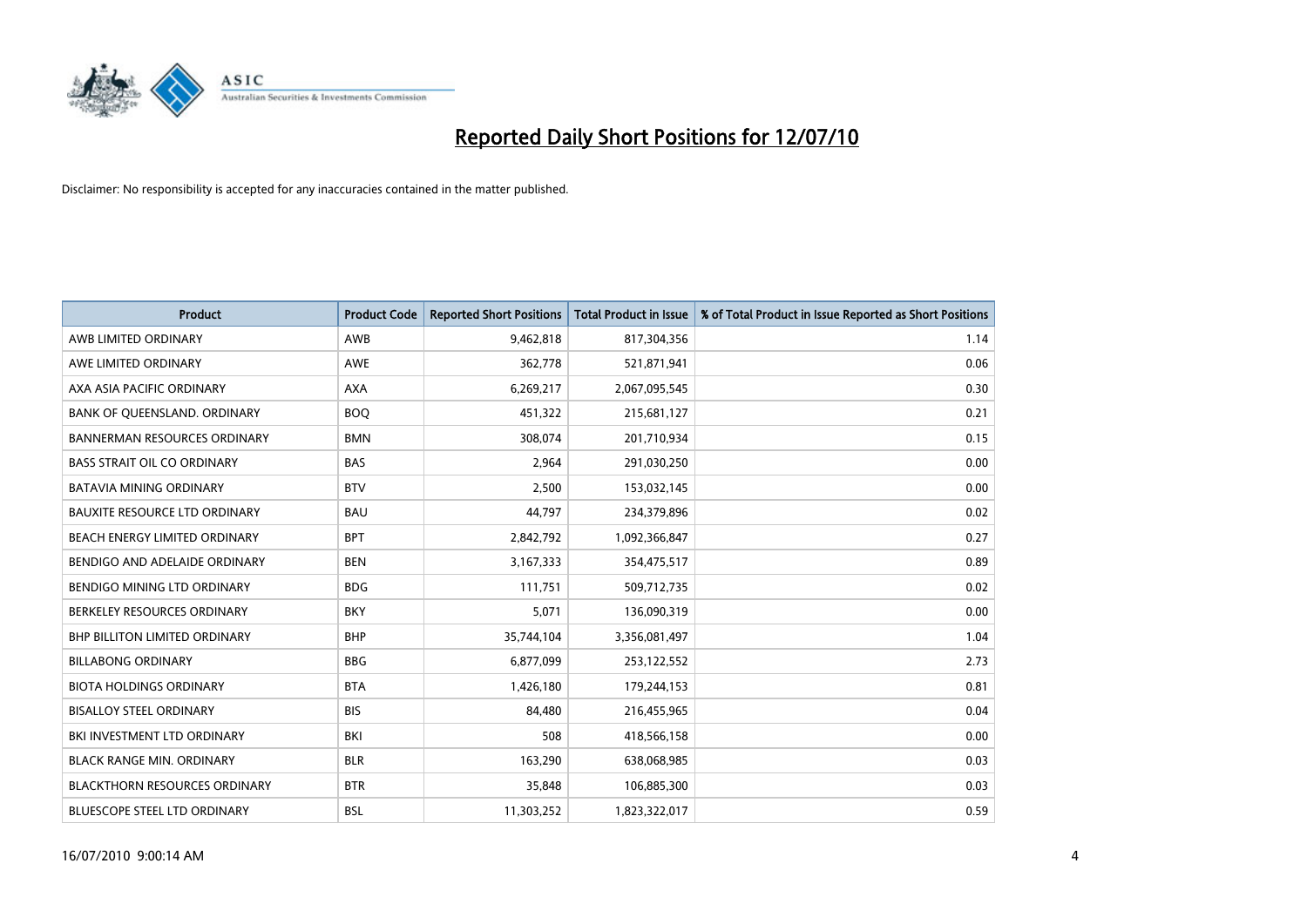

| <b>Product</b>                           | <b>Product Code</b> | <b>Reported Short Positions</b> | <b>Total Product in Issue</b> | % of Total Product in Issue Reported as Short Positions |
|------------------------------------------|---------------------|---------------------------------|-------------------------------|---------------------------------------------------------|
| <b>BOART LONGYEAR ORDINARY</b>           | <b>BLY</b>          | 3,046,000                       | 461,163,412                   | 0.65                                                    |
| <b>BOOM LOGISTICS ORDINARY</b>           | <b>BOL</b>          | 337,999                         | 460,795,156                   | 0.07                                                    |
| BORAL LIMITED, ORDINARY                  | <b>BLD</b>          | 22,889,066                      | 598,952,998                   | 3.83                                                    |
| BOTSWANA METALS LTD ORDINARY             | <b>BML</b>          | 7,000                           | 106,087,760                   | 0.01                                                    |
| <b>BOW ENERGY LIMITED ORDINARY</b>       | <b>BOW</b>          | 3,443,655                       | 280,607,187                   | 1.23                                                    |
| <b>BRADKEN LIMITED ORDINARY</b>          | <b>BKN</b>          | 754,942                         | 138,747,494                   | 0.54                                                    |
| <b>BRAMBLES LIMITED ORDINARY</b>         | <b>BXB</b>          | 4,758,648                       | 1,422,229,707                 | 0.33                                                    |
| BRAVURA SOLUTIONS ORDINARY               | <b>BVA</b>          | 1,252,779                       | 648,127,461                   | 0.19                                                    |
| <b>BREVILLE GROUP LTD ORDINARY</b>       | <b>BRG</b>          | 2.740                           | 129,515,322                   | 0.00                                                    |
| <b>BRICKWORKS LIMITED ORDINARY</b>       | <b>BKW</b>          | 25,931                          | 147,235,904                   | 0.02                                                    |
| <b>BROCKMAN RESOURCES ORDINARY</b>       | <b>BRM</b>          | 242,157                         | 141,488,151                   | 0.17                                                    |
| BT INVESTMENT MNGMNT ORDINARY            | <b>BTT</b>          | 560,072                         | 160,000,000                   | 0.35                                                    |
| <b>BUNNINGS WAREHOUSE ORDINARY UNITS</b> | <b>BWP</b>          | 294,562                         | 420,711,773                   | 0.07                                                    |
| <b>BURU ENERGY ORDINARY</b>              | <b>BRU</b>          | 171,612                         | 182,769,813                   | 0.09                                                    |
| <b>CABCHARGE AUSTRALIA ORDINARY</b>      | CAB                 | 1,436,549                       | 120,437,014                   | 1.20                                                    |
| CALTEX AUSTRALIA ORDINARY                | <b>CTX</b>          | 6,828,789                       | 270,000,000                   | 2.52                                                    |
| CAMPBELL BROTHERS ORDINARY               | CPB                 | 315,383                         | 63,517,495                    | 0.51                                                    |
| CAPE LAMBERT RES LTD ORDINARY            | <b>CFE</b>          | 315,588                         | 593,166,467                   | 0.05                                                    |
| <b>CARBON ENERGY ORDINARY</b>            | <b>CNX</b>          | 701,880                         | 609,497,650                   | 0.11                                                    |
| CARDNO LIMITED ORDINARY                  | CDD                 | 15,821                          | 90,510,461                    | 0.01                                                    |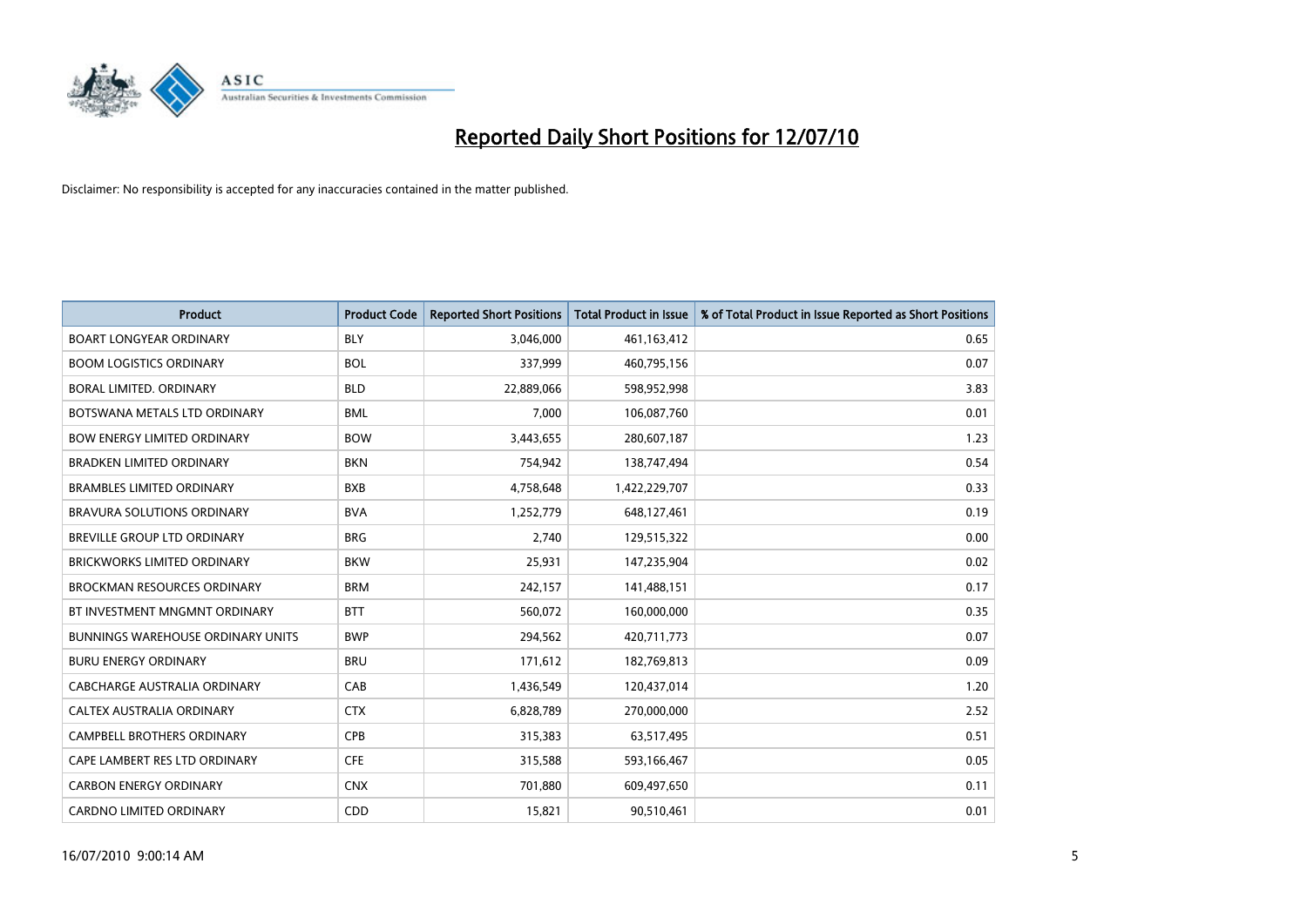

| <b>Product</b>                             | <b>Product Code</b> | <b>Reported Short Positions</b> | <b>Total Product in Issue</b> | % of Total Product in Issue Reported as Short Positions |
|--------------------------------------------|---------------------|---------------------------------|-------------------------------|---------------------------------------------------------|
| CARNARVON PETROLEUM ORDINARY               | <b>CVN</b>          | 1,020,639                       | 686,759,634                   | 0.14                                                    |
| CARNEGIE WAVE ENERGY ORDINARY              | <b>CWE</b>          | 83,000                          | 565,237,627                   | 0.01                                                    |
| <b>CARPATHIAN RESOURCES ORDINARY</b>       | <b>CPN</b>          | 75,000                          | 265,533,501                   | 0.03                                                    |
| CARPENTARIA EXP. LTD ORDINARY              | CAP                 | 9,777                           | 72,641,301                    | 0.01                                                    |
| CARSALES.COM LTD ORDINARY                  | <b>CRZ</b>          | 839,345                         | 232,490,800                   | 0.36                                                    |
| CASH CONVERTERS ORD/DIV ACCESS             | CCV                 | 70,014                          | 379,761,025                   | 0.01                                                    |
| <b>CASPIAN OIL &amp; GAS ORDINARY</b>      | <b>CIG</b>          | 50,000                          | 1,331,500,513                 | 0.00                                                    |
| CATALPA RESOURCES ORDINARY                 | <b>CAH</b>          | 6,970                           | 161,375,674                   | 0.00                                                    |
| CEC GROUP LIMITED ORDINARY                 | <b>CEG</b>          | 1.750                           | 79,662,662                    | 0.00                                                    |
| <b>CELLNET GROUP ORDINARY</b>              | <b>CLT</b>          | 1,342                           | 73,689,793                    | 0.00                                                    |
| CENTENNIAL COAL ORDINARY                   | <b>CEY</b>          | 13,356,617                      | 395,028,737                   | 3.38                                                    |
| CENTRAL PETROLEUM ORDINARY                 | <b>CTP</b>          | 11,455                          | 907,289,333                   | 0.00                                                    |
| <b>CENTRO PROPERTIES UNITS/ORD STAPLED</b> | <b>CNP</b>          | 323,831                         | 972,414,514                   | 0.03                                                    |
| CENTRO RETAIL GROUP STAPLED SECURITIES     | <b>CER</b>          | 626,962                         | 2,286,399,424                 | 0.02                                                    |
| <b>CERAMIC FUEL CELLS ORDINARY</b>         | <b>CFU</b>          | 132,140                         | 1,029,873,280                 | 0.02                                                    |
| CFS RETAIL PROPERTY UNITS                  | <b>CFX</b>          | 67,172,393                      | 2,510,727,671                 | 2.68                                                    |
| CHALLENGER DIV.PRO. STAPLED UNITS          | <b>CDI</b>          | 222,757                         | 913,426,007                   | 0.02                                                    |
| CHALLENGER F.S.G.LTD ORDINARY              | <b>CGF</b>          | 13,132,873                      | 499,623,232                   | 2.63                                                    |
| <b>CHALLENGER INFRAST, STAPLED UNITS</b>   | <b>CIF</b>          | 38,822                          | 318,569,798                   | 0.01                                                    |
| CHANDLER MACLEOD LTD ORDINARY              | <b>CMG</b>          | 11,970                          | 421,812,960                   | 0.00                                                    |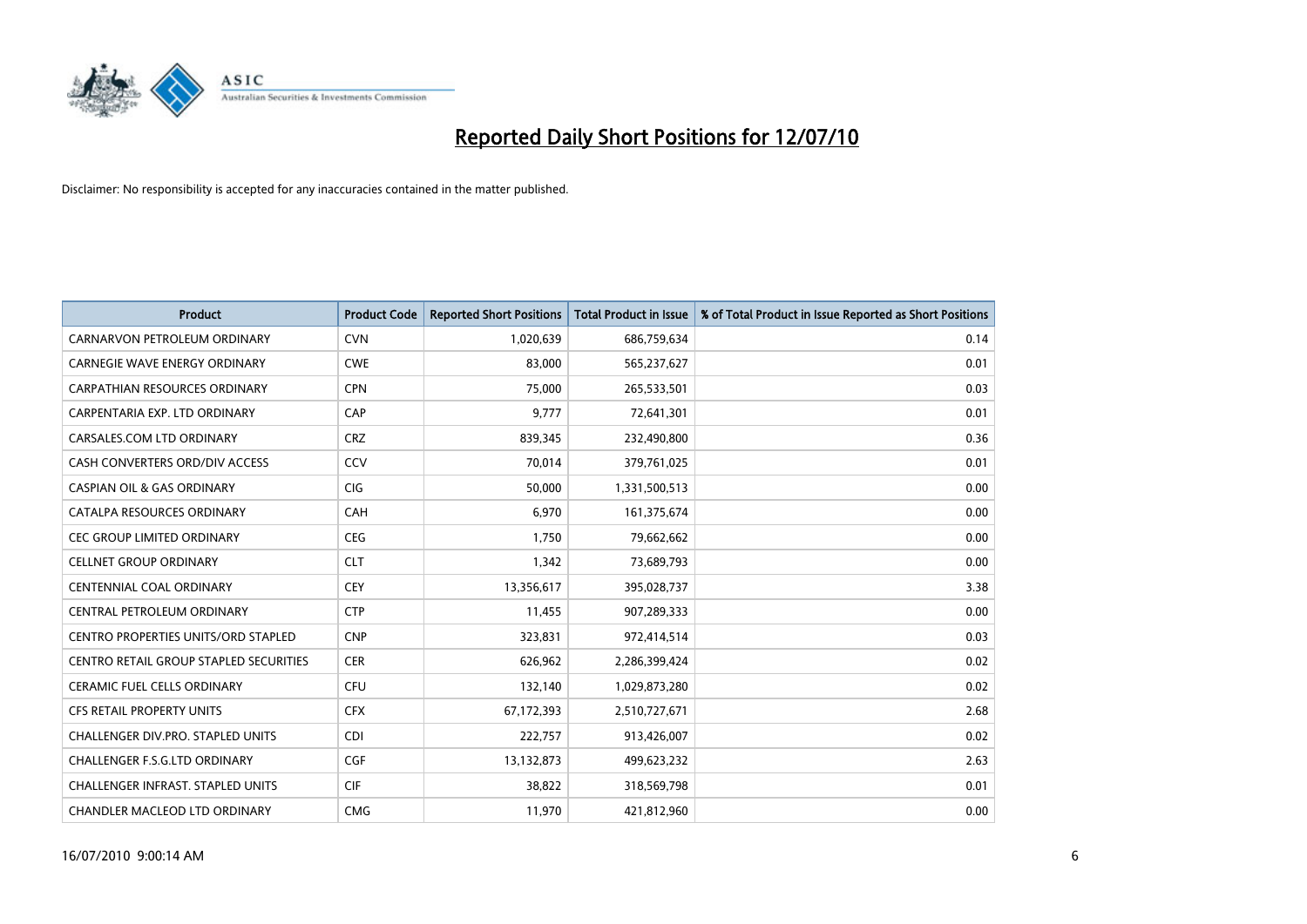

| <b>Product</b>                          | <b>Product Code</b> | <b>Reported Short Positions</b> | Total Product in Issue | % of Total Product in Issue Reported as Short Positions |
|-----------------------------------------|---------------------|---------------------------------|------------------------|---------------------------------------------------------|
| CHARTER HALL GROUP STAPLED US PROHIBIT. | <b>CHC</b>          | 530,771                         | 1,212,723,832          | 0.03                                                    |
| <b>CHARTER HALL OFFICE UNIT</b>         | CQO                 | 2,611,663                       | 4,872,354,215          | 0.05                                                    |
| <b>CHARTER HALL RETAIL UNITS</b>        | <b>COR</b>          | 2,895,132                       | 1,505,216,260          | 0.19                                                    |
| CHEMGENEX PHARMACEUT ORDINARY           | <b>CXS</b>          | 2,225                           | 283,348,870            | 0.00                                                    |
| CITADEL RESOURCE GRP ORDINARY           | CGG                 | 6,975,704                       | 2,328,228,842          | 0.30                                                    |
| CITIGOLD CORP LTD ORDINARY              | <b>CTO</b>          | 2,098,686                       | 908,565,634            | 0.23                                                    |
| CLINUVEL PHARMACEUT. ORDINARY           | <b>CUV</b>          | 41,277                          | 303,188,665            | 0.01                                                    |
| <b>CLOUGH LIMITED ORDINARY</b>          | <b>CLO</b>          | 1,032,698                       | 768,776,269            | 0.13                                                    |
| <b>COAL &amp; ALLIED ORDINARY</b>       | <b>CNA</b>          | 898                             | 86,584,735             | 0.00                                                    |
| COAL OF AFRICA LTD ORDINARY             | <b>CZA</b>          | 1,279,900                       | 530,514,663            | 0.24                                                    |
| COCA-COLA AMATIL ORDINARY               | <b>CCL</b>          | 3,674,806                       | 754,439,669            | 0.47                                                    |
| COCHLEAR LIMITED ORDINARY               | <b>COH</b>          | 1,273,690                       | 56,543,401             | 2.26                                                    |
| <b>COEUR D'ALENE MINES. CDI 1:1</b>     | <b>CXC</b>          | 3,210                           | 4,434,254              | 0.07                                                    |
| <b>COFFEY INTERNATIONAL ORDINARY</b>    | COF                 | 92,516                          | 129,035,760            | 0.07                                                    |
| COMMONWEALTH BANK, ORDINARY             | <b>CBA</b>          | 11,163,239                      | 1,548,737,374          | 0.67                                                    |
| <b>COMMONWEALTH PROP ORDINARY UNITS</b> | <b>CPA</b>          | 23,476,714                      | 2,012,803,230          | 1.18                                                    |
| <b>COMPASS RESOURCES ORDINARY</b>       | <b>CMR</b>          | 101,480                         | 147,402,920            | 0.07                                                    |
| <b>COMPUTERSHARE LTD ORDINARY</b>       | <b>CPU</b>          | 4,650,802                       | 555,664,059            | 0.82                                                    |
| <b>CONNECTEAST GROUP STAPLED</b>        | <b>CEU</b>          | 29,858,880                      | 3,940,145,951          | 0.77                                                    |
| CONQUEST MINING ORDINARY                | CQT                 | 85,318                          | 353,151,103            | 0.02                                                    |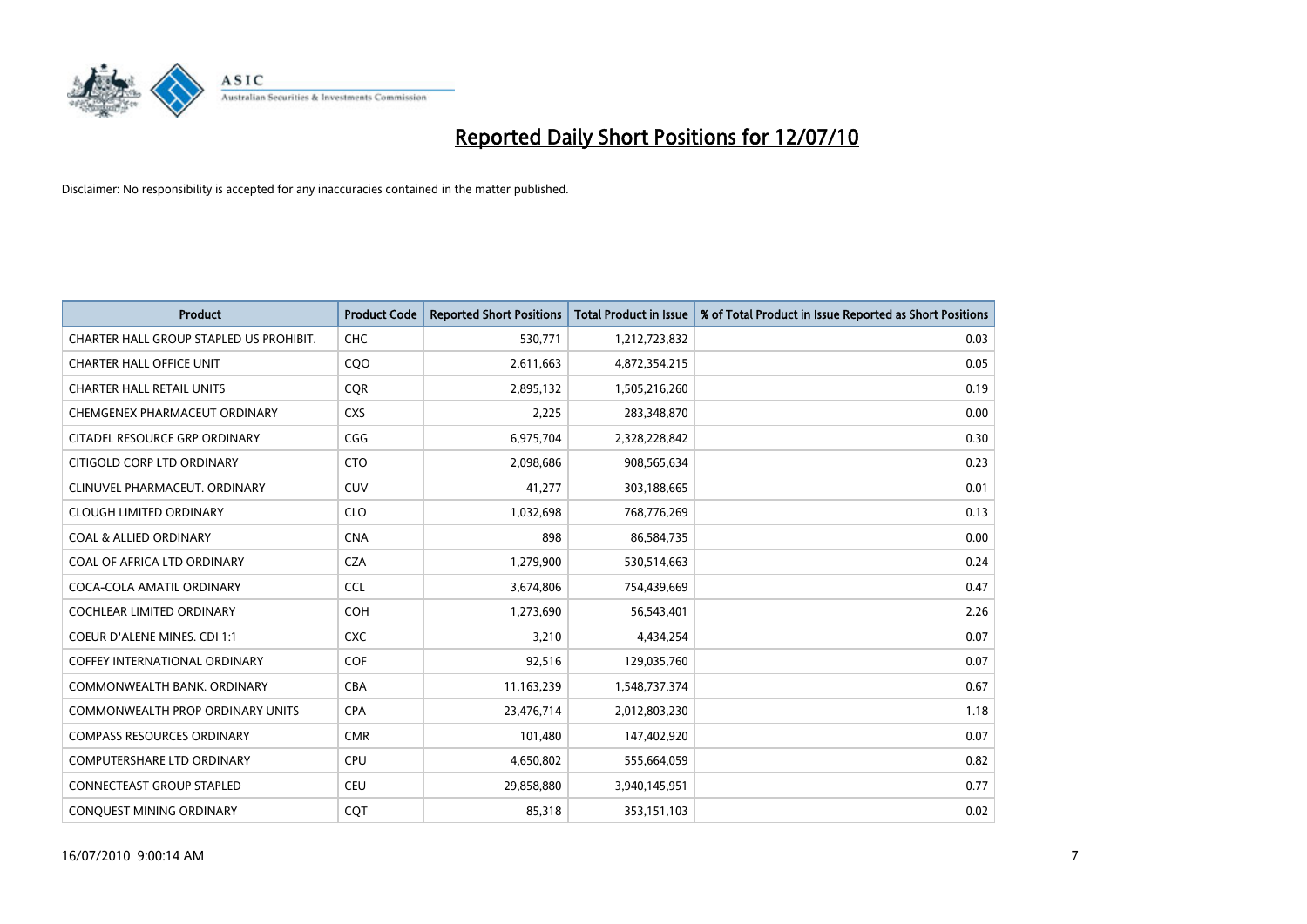

| <b>Product</b>                       | <b>Product Code</b> | <b>Reported Short Positions</b> | Total Product in Issue | % of Total Product in Issue Reported as Short Positions |
|--------------------------------------|---------------------|---------------------------------|------------------------|---------------------------------------------------------|
| CONSOLIDATED MEDIA, ORDINARY         | <b>CMJ</b>          | 4,530,091                       | 620,709,233            | 0.73                                                    |
| CONTANGO MICROCAP ORDINARY           | <b>CTN</b>          | 7,500                           | 150,088,688            | 0.00                                                    |
| <b>COOPER ENERGY LTD ORDINARY</b>    | <b>COE</b>          | 14,860                          | 292,576,001            | 0.01                                                    |
| COPPER STRIKE LTD ORDINARY           | <b>CSE</b>          | 714                             | 116,455,571            | 0.00                                                    |
| <b>CORPORATE EXPRESS ORDINARY</b>    | <b>CXP</b>          | 408,629                         | 169,366,966            | 0.24                                                    |
| <b>COUNT FINANCIAL ORDINARY</b>      | COU                 | 1,502,529                       | 258,835,269            | 0.58                                                    |
| <b>CRANE GROUP LIMITED ORDINARY</b>  | <b>CRG</b>          | 3,667,433                       | 78,286,427             | 4.68                                                    |
| CROMWELL GROUP STAPLED SECURITIES    | <b>CMW</b>          | 106,982                         | 807,834,934            | 0.01                                                    |
| <b>CROWN LIMITED ORDINARY</b>        | <b>CWN</b>          | 6,813,788                       | 753,555,290            | 0.90                                                    |
| <b>CSG LIMITED ORDINARY</b>          | CSV                 | 146,278                         | 242,165,695            | 0.06                                                    |
| <b>CSL LIMITED ORDINARY</b>          | <b>CSL</b>          | 17,476,643                      | 549,692,916            | 3.16                                                    |
| <b>CSR LIMITED ORDINARY</b>          | <b>CSR</b>          | 10,882,702                      | 1,514,920,814          | 0.70                                                    |
| <b>CUDECO LIMITED ORDINARY</b>       | CDU                 | 975,704                         | 137,285,632            | 0.70                                                    |
| <b>CUSTOMERS LIMITED ORDINARY</b>    | CUS                 | 112,634                         | 135,521,531            | 0.08                                                    |
| DAVID JONES LIMITED ORDINARY         | <b>DJS</b>          | 16,597,792                      | 510,945,759            | 3.22                                                    |
| <b>DECMIL GROUP LIMITED ORDINARY</b> | <b>DCG</b>          | 17,397                          | 123,554,568            | 0.01                                                    |
| DEEP YELLOW LIMITED ORDINARY         | <b>DYL</b>          | 10,451                          | 1,125,814,458          | 0.00                                                    |
| DEVINE LIMITED ORDINARY              | <b>DVN</b>          | 1,000                           | 634,918,223            | 0.00                                                    |
| DEXUS PROPERTY GROUP STAPLED UNITS   | <b>DXS</b>          | 11,317,473                      | 4,820,821,799          | 0.22                                                    |
| DIERRIWARRH ORDINARY                 | <b>DIW</b>          | 900                             | 212,420,146            | 0.00                                                    |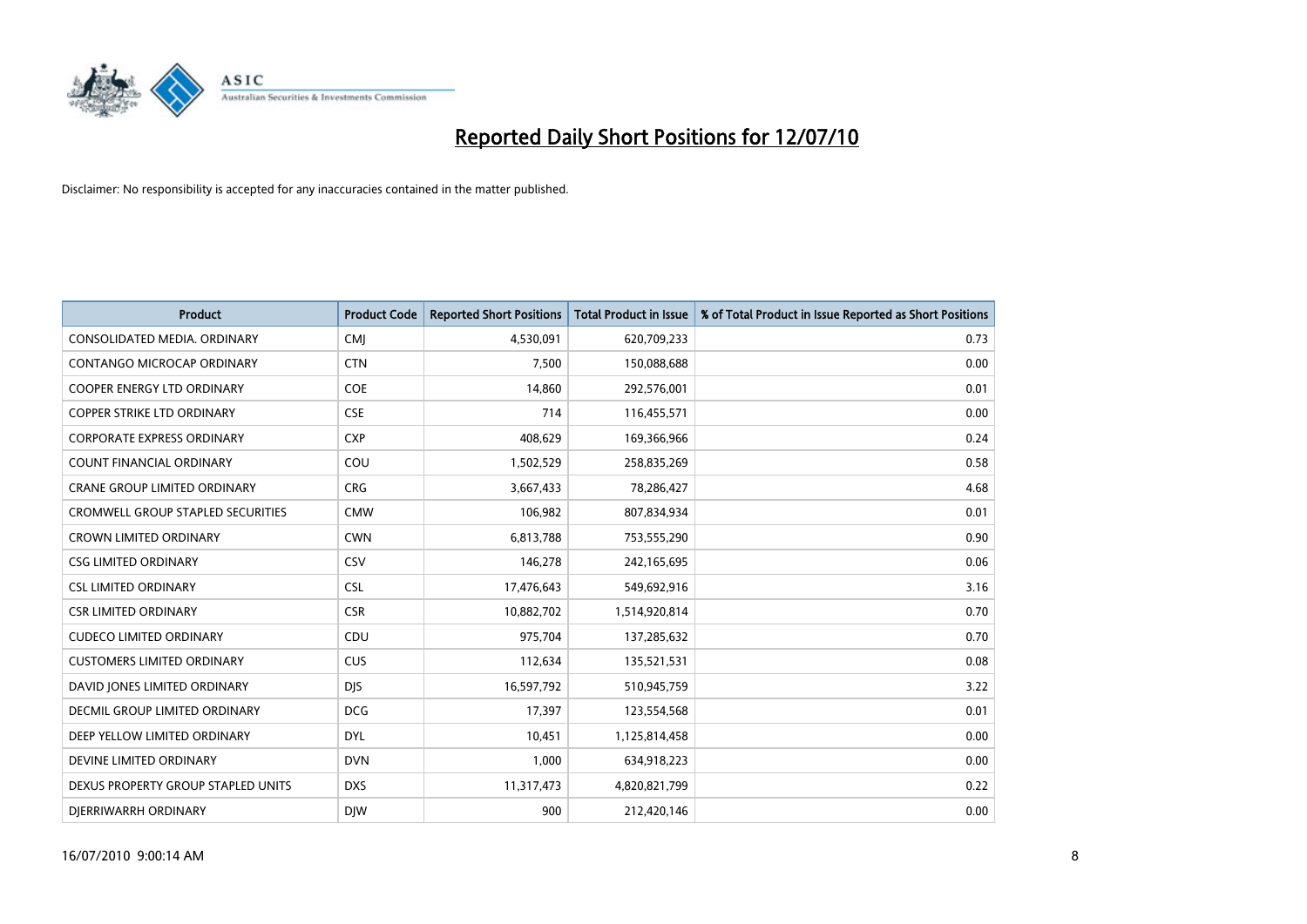

| <b>Product</b>                            | <b>Product Code</b> | <b>Reported Short Positions</b> | Total Product in Issue | % of Total Product in Issue Reported as Short Positions |
|-------------------------------------------|---------------------|---------------------------------|------------------------|---------------------------------------------------------|
| <b>DOMINION MINING ORDINARY</b>           | <b>DOM</b>          | 292,559                         | 103,327,059            | 0.28                                                    |
| DOMINO PIZZA ENTERPR ORDINARY             | <b>DMP</b>          | 2                               | 68,280,174             | 0.00                                                    |
| DOWNER EDI LIMITED ORDINARY               | <b>DOW</b>          | 692,502                         | 336,582,351            | 0.20                                                    |
| DUET GROUP STAPLED US PROHIBIT.           | <b>DUE</b>          | 391,586                         | 870,559,400            | 0.04                                                    |
| DULUXGROUP LIMITED DEFERRED SETTLEMENT    | <b>DLX</b>          | 1,080,810                       | 362,100,430            | 0.30                                                    |
| DYESOL LIMITED ORDINARY                   | <b>DYE</b>          | 17,009                          | 142,875,632            | 0.01                                                    |
| <b>EASTERN STAR GAS ORDINARY</b>          | ESG                 | 7,264,654                       | 872,224,422            | 0.81                                                    |
| EDT RETAIL TRUST UNITS                    | <b>EDT</b>          | 99,457                          | 4,700,290,868          | 0.00                                                    |
| ELDERS LIMITED ORDINARY                   | <b>ELD</b>          | 11,439,602                      | 448,598,480            | 2.55                                                    |
| ELDORADO GOLD CORP CDI 1:1                | EAU                 | 44.591                          | 23,021,561             | 0.19                                                    |
| ELIXIR PETROLEUM LTD ORDINARY             | <b>EXR</b>          | 324,400                         | 188,988,472            | 0.17                                                    |
| <b>EMECO HOLDINGS ORDINARY</b>            | EHL                 | 3,226,430                       | 631,237,586            | 0.51                                                    |
| <b>ENERGY RESOURCES ORDINARY 'A'</b>      | <b>ERA</b>          | 145.583                         | 190,737,934            | 0.07                                                    |
| <b>ENERGY WORLD CORPOR, ORDINARY</b>      | <b>EWC</b>          | 7,387,564                       | 1,561,166,672          | 0.46                                                    |
| <b>ENTEK ENERGY LTD ORDINARY</b>          | <b>ETE</b>          | 489,903                         | 225,192,535            | 0.22                                                    |
| <b>ENTELLECT SOLUTIONS ORDINARY</b>       | <b>ESN</b>          | 464.050                         | 1,740,334,200          | 0.03                                                    |
| <b>ENVESTRA LIMITED ORDINARY</b>          | <b>ENV</b>          | 1,120,018                       | 1,386,827,962          | 0.07                                                    |
| EQUINOX MINERALS LTD CHESS DEPOSITARY INT | EON                 | 9,491,805                       | 707,719,878            | 1.32                                                    |
| <b>EVEREST FINANCIAL ORDINARY</b>         | <b>EFG</b>          | 4,300                           | 251,442,316            | 0.00                                                    |
| <b>EXTRACT RESOURCES ORDINARY</b>         | <b>EXT</b>          | 1,728,690                       | 243,150,558            | 0.70                                                    |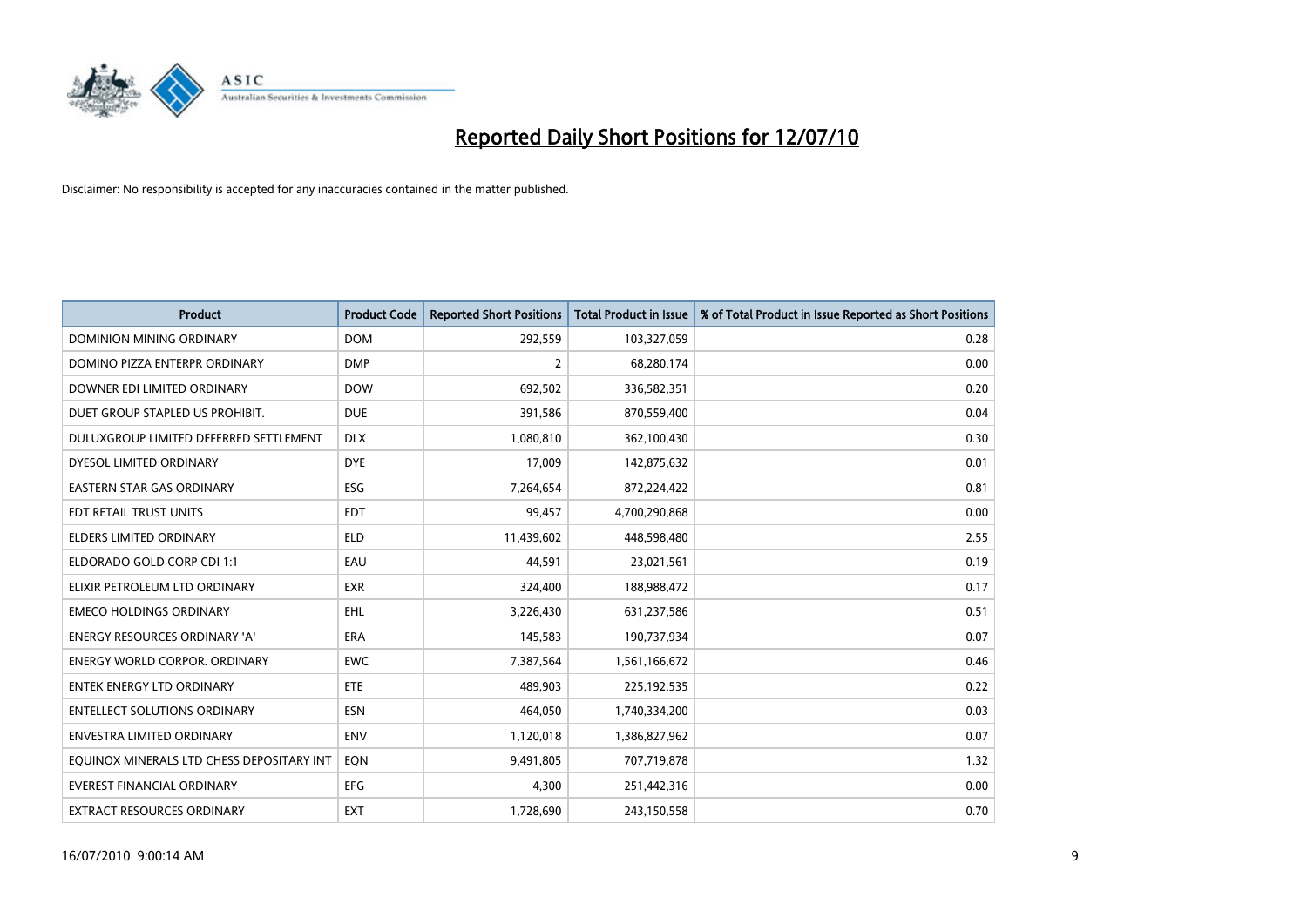

| <b>Product</b>                        | <b>Product Code</b> | <b>Reported Short Positions</b> | <b>Total Product in Issue</b> | % of Total Product in Issue Reported as Short Positions |
|---------------------------------------|---------------------|---------------------------------|-------------------------------|---------------------------------------------------------|
| FAIRFAX MEDIA LTD ORDINARY            | <b>FXJ</b>          | 284,504,055                     | 2,351,955,725                 | 12.08                                                   |
| <b>FANTASTIC HOLDINGS ORDINARY</b>    | <b>FAN</b>          | 3,000                           | 102,669,351                   | 0.00                                                    |
| FERRAUS LIMITED ORDINARY              | <b>FRS</b>          | 370                             | 202,695,137                   | 0.00                                                    |
| FISHER & PAYKEL APP. ORDINARY         | <b>FPA</b>          | 9,390,505                       | 724,235,162                   | 1.29                                                    |
| FISHER & PAYKEL H. ORDINARY           | <b>FPH</b>          | 1,582,416                       | 512,350,546                   | 0.31                                                    |
| FKP PROPERTY GROUP STAPLED SECURITIES | <b>FKP</b>          | 5,536,992                       | 1,166,821,398                 | 0.47                                                    |
| FLEETWOOD CORP ORDINARY               | <b>FWD</b>          | 100,366                         | 53,967,182                    | 0.18                                                    |
| FLETCHER BUILDING ORDINARY            | <b>FBU</b>          | 326,248                         | 606,946,993                   | 0.05                                                    |
| FLEXIGROUP LIMITED ORDINARY           | <b>FXL</b>          | 385,938                         | 270,818,164                   | 0.15                                                    |
| <b>FLIGHT CENTRE ORDINARY</b>         | <b>FLT</b>          | 2,618,060                       | 99,780,631                    | 2.62                                                    |
| FLINDERS MINES LTD ORDINARY           | <b>FMS</b>          | 20,752,618                      | 1,819,849,571                 | 1.15                                                    |
| FORTE ENERGY NL ORDINARY              | <b>FTE</b>          | 2,658,986                       | 580,658,031                   | 0.46                                                    |
| FORTESCUE METALS GRP ORDINARY         | <b>FMG</b>          | 29,212,008                      | 3,107,179,370                 | 0.91                                                    |
| <b>FOSTER'S GROUP ORDINARY</b>        | FGL                 | 11,361,577                      | 1,930,432,682                 | 0.56                                                    |
| FTD CORPORATION ORDINARY              | <b>FTD</b>          | 8,088                           | 100,421,069                   | 0.01                                                    |
| <b>FUNTASTIC LIMITED ORDINARY</b>     | <b>FUN</b>          | 322,528                         | 340,997,682                   | 0.09                                                    |
| <b>G.U.D. HOLDINGS ORDINARY</b>       | GUD                 | 163,998                         | 65,885,213                    | 0.24                                                    |
| <b>GALAXY RESOURCES ORDINARY</b>      | <b>GXY</b>          | 107,234                         | 190,553,358                   | 0.05                                                    |
| <b>GEODYNAMICS LIMITED ORDINARY</b>   | GDY                 | 441,156                         | 292,840,219                   | 0.15                                                    |
| <b>GINDALBIE METALS LTD ORDINARY</b>  | <b>GBG</b>          | 7,944,595                       | 849,478,099                   | 0.93                                                    |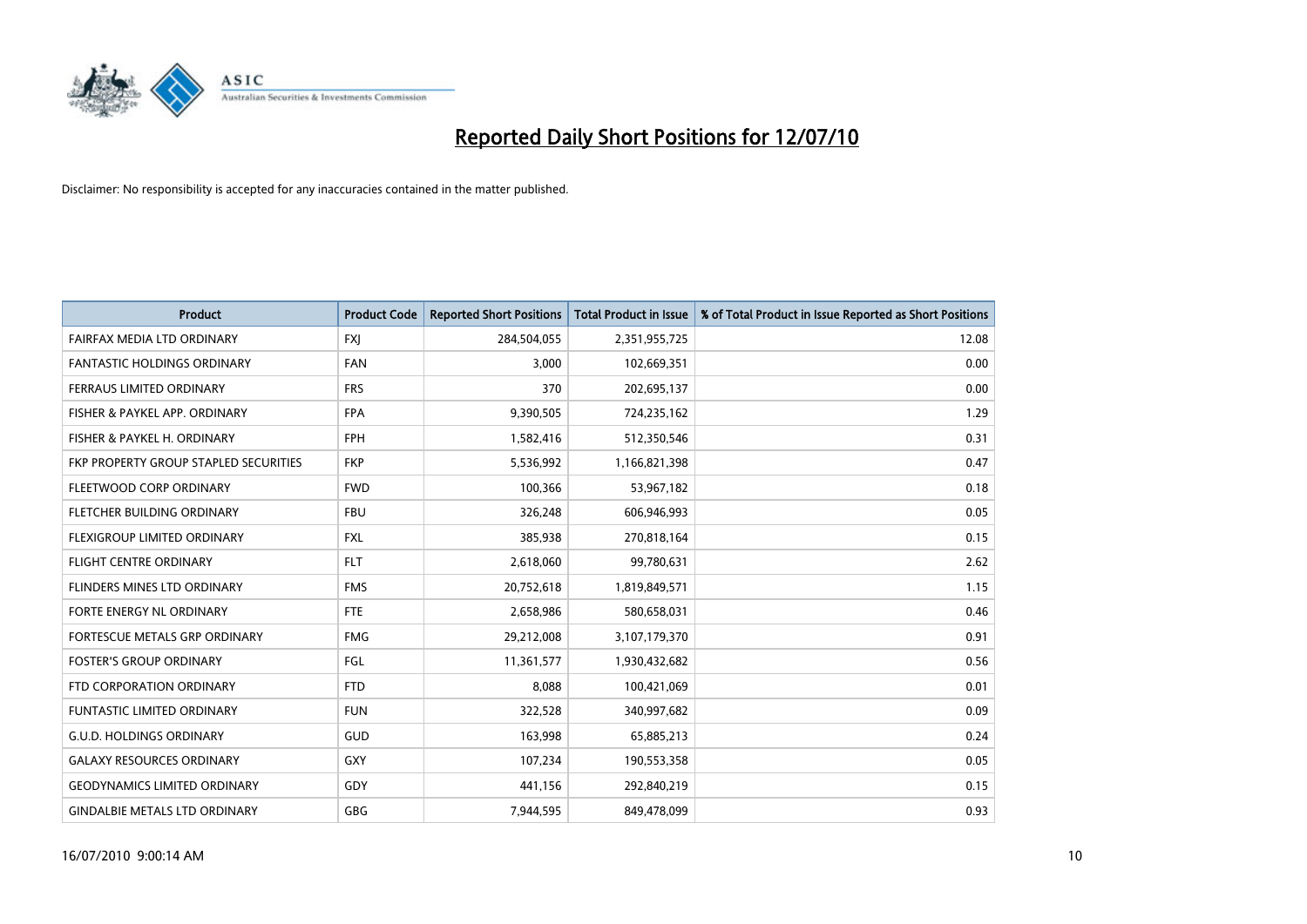

| <b>Product</b>                                   | <b>Product Code</b> | <b>Reported Short Positions</b> | Total Product in Issue | % of Total Product in Issue Reported as Short Positions |
|--------------------------------------------------|---------------------|---------------------------------|------------------------|---------------------------------------------------------|
| <b>GIRALIA RESOURCES NL ORDINARY</b>             | GIR                 | 507,411                         | 178,310,170            | 0.28                                                    |
| <b>GLOBAL MINING ORDINARY</b>                    | <b>GMI</b>          | 8,951                           | 199,725,607            | 0.00                                                    |
| <b>GLOUCESTER COAL ORDINARY</b>                  | GCL                 | 279,845                         | 81,962,133             | 0.35                                                    |
| <b>GME RESOURCES LTD ORDINARY</b>                | <b>GME</b>          | 800                             | 302,352,750            | 0.00                                                    |
| <b>GOLDEN GATE PETROL ORDINARY</b>               | GGP                 | 23,076                          | 975,826,623            | 0.00                                                    |
| <b>GOLDEN WEST RESOURCE ORDINARY</b>             | <b>GWR</b>          | 1,617                           | 164,606,127            | 0.00                                                    |
| <b>GOODMAN FIELDER, ORDINARY</b>                 | <b>GFF</b>          | 2,235,428                       | 1,380,386,438          | 0.16                                                    |
| <b>GOODMAN GROUP STAPLED US PROHIBIT.</b>        | <b>GMG</b>          | 7,580,044                       | 6,369,751,394          | 0.11                                                    |
| <b>GPT GROUP STAPLED SEC.</b>                    | <b>GPT</b>          | 17,114,306                      | 1,855,529,431          | 0.89                                                    |
| <b>GRAINCORP LIMITED A CLASS ORDINARY</b>        | <b>GNC</b>          | 4,809,580                       | 198,318,900            | 2.43                                                    |
| <b>GRANGE RESOURCES. ORDINARY</b>                | <b>GRR</b>          | 1,485,564                       | 1,151,778,896          | 0.13                                                    |
| <b>GREAT SOUTHERN LTD ORDINARY</b>               | GTP                 | 4,908,484                       | 643,234,118            | 0.76                                                    |
| <b>GREENLAND MIN EN LTD ORDINARY</b>             | GGG                 | 520,781                         | 232,258,247            | 0.23                                                    |
| <b>GUINNESS PEAT GROUP. CHESS DEPOSITARY INT</b> | <b>GPG</b>          | 55                              | 334,319,260            | 0.00                                                    |
| <b>GUNNS LIMITED ORDINARY</b>                    | <b>GNS</b>          | 10,071,503                      | 806,734,892            | 1.26                                                    |
| <b>GWA INTERNATIONAL ORDINARY</b>                | <b>GWT</b>          | 4,566,205                       | 301,102,514            | 1.53                                                    |
| HARVEY NORMAN ORDINARY                           | <b>HVN</b>          | 37,326,971                      | 1,062,316,784          | 3.54                                                    |
| HASTIE GROUP LIMITED ORDINARY                    | <b>HST</b>          | 212,428                         | 239,716,924            | 0.08                                                    |
| HASTINGS DIVERSIFIED STAPLED SECURITY            | <b>HDF</b>          | 601,627                         | 508,158,296            | 0.10                                                    |
| <b>HEALTHSCOPE LIMITED ORDINARY</b>              | <b>HSP</b>          | 1,024,166                       | 317,010,025            | 0.33                                                    |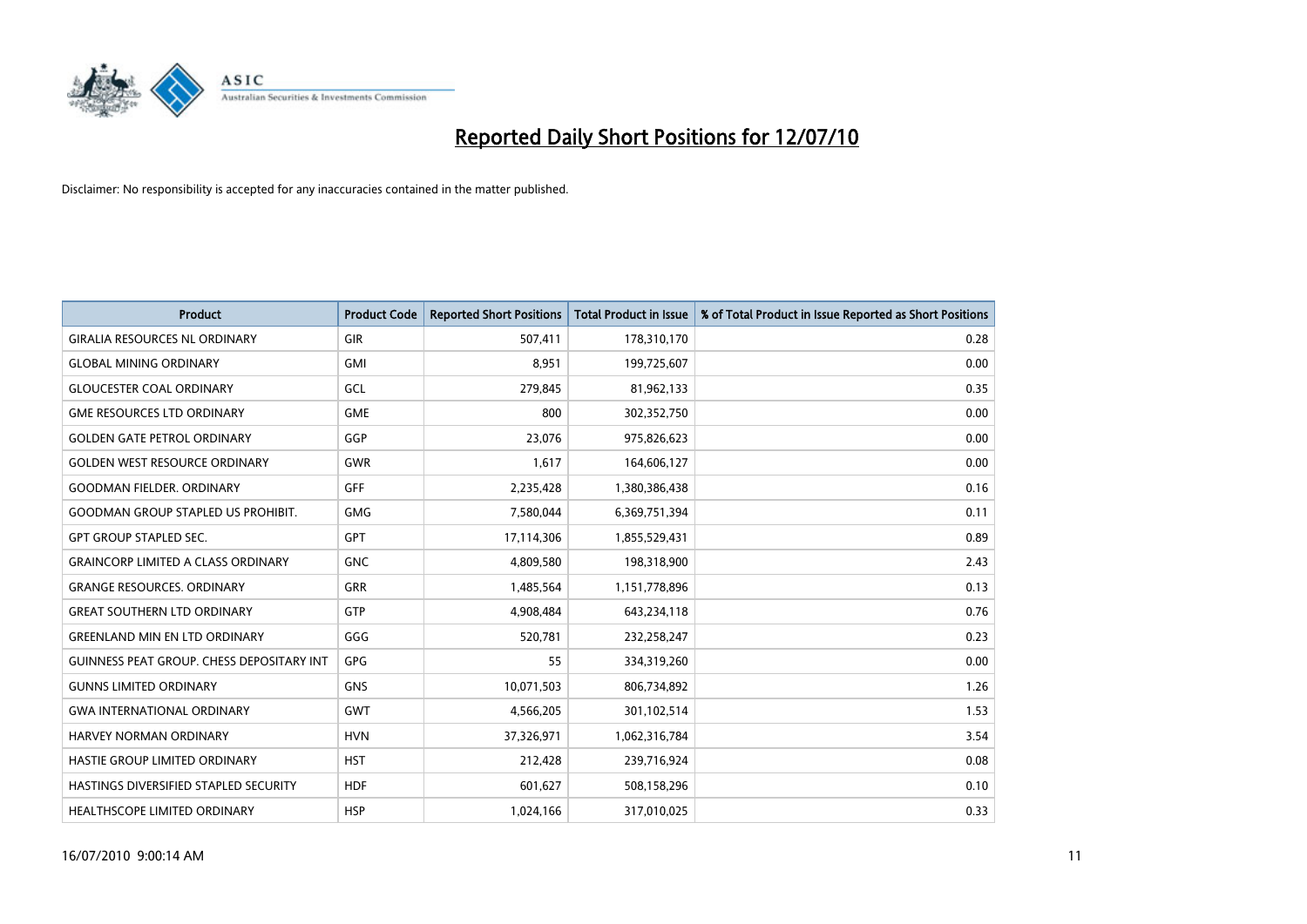

| <b>Product</b>                           | <b>Product Code</b> | <b>Reported Short Positions</b> | <b>Total Product in Issue</b> | % of Total Product in Issue Reported as Short Positions |
|------------------------------------------|---------------------|---------------------------------|-------------------------------|---------------------------------------------------------|
| <b>HEARTWARE INT INC CDI 35:1</b>        | <b>HIN</b>          | 272,008                         | 72,583,000                    | 0.37                                                    |
| <b>HENDERSON GROUP CDI 1:1</b>           | <b>HGG</b>          | 6,175,061                       | 565,958,113                   | 1.09                                                    |
| HFA HOLDINGS LIMITED ORDINARY            | <b>HFA</b>          | 1,846,383                       | 469,330,170                   | 0.38                                                    |
| HIGHLANDS PACIFIC ORDINARY               | <b>HIG</b>          | 2,382,805                       | 668,112,148                   | 0.36                                                    |
| HILLGROVE RES LTD ORDINARY               | <b>HGO</b>          | 151,235                         | 481,553,890                   | 0.03                                                    |
| HILLS INDUSTRIES LTD ORDINARY            | <b>HIL</b>          | 3,376,322                       | 248,219,660                   | 1.35                                                    |
| HORIZON OIL LIMITED ORDINARY             | <b>HZN</b>          | 2,402,280                       | 1,126,621,515                 | 0.21                                                    |
| ICON ENERGY LIMITED ORDINARY             | <b>ICN</b>          | 350,450                         | 439,801,394                   | 0.09                                                    |
| <b>IINET LIMITED ORDINARY</b>            | <b>IIN</b>          | 185,243                         | 151,898,119                   | 0.11                                                    |
| <b>ILUKA RESOURCES ORDINARY</b>          | <b>ILU</b>          | 12,347,248                      | 418,700,517                   | 2.96                                                    |
| <b>IMDEX LIMITED ORDINARY</b>            | <b>IMD</b>          | 251,473                         | 195,037,128                   | 0.13                                                    |
| IMF (AUSTRALIA) LTD ORDINARY             | <b>IMF</b>          | 414,069                         | 122,496,819                   | 0.34                                                    |
| IMX RESOURCES LTD ORDINARY               | <b>IXR</b>          | 20,000                          | 230,802,803                   | 0.01                                                    |
| <b>INCITEC PIVOT ORDINARY</b>            | <b>IPL</b>          | 3,307,531                       | 1,624,932,978                 | 0.20                                                    |
| <b>INDAGO RESOURCES LTD ORDINARY</b>     | <b>IDG</b>          | 8,179                           | 99,449,536                    | 0.01                                                    |
| <b>INDEPENDENCE GROUP ORDINARY</b>       | <b>IGO</b>          | 315,792                         | 113,813,539                   | 0.28                                                    |
| INDOPHIL RESOURCES ORDINARY              | <b>IRN</b>          | 868,127                         | 423,428,803                   | 0.21                                                    |
| <b>INDUSTREA LIMITED ORDINARY</b>        | IDL                 | 1,060,728                       | 956,668,877                   | 0.10                                                    |
| <b>INFIGEN ENERGY STAPLED SECURITIES</b> | <b>IFN</b>          | 5,001,015                       | 760,374,428                   | 0.65                                                    |
| ING INDUSTRIAL FUND UNITS                | <b>IIF</b>          | 1,070,834                       | 2,592,249,647                 | 0.04                                                    |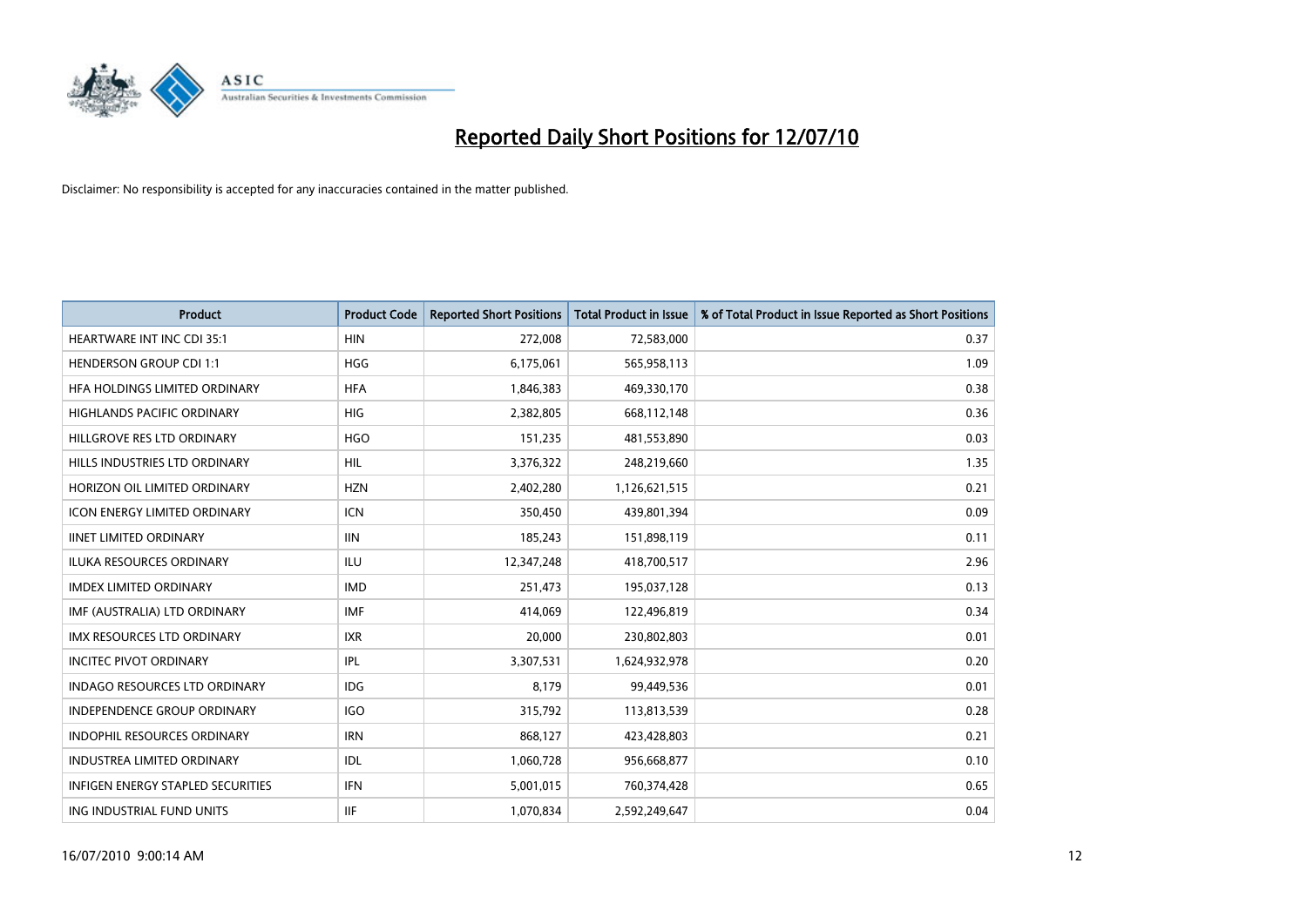

| <b>Product</b>                                  | <b>Product Code</b> | <b>Reported Short Positions</b> | <b>Total Product in Issue</b> | % of Total Product in Issue Reported as Short Positions |
|-------------------------------------------------|---------------------|---------------------------------|-------------------------------|---------------------------------------------------------|
| ING OFFICE FUND STAPLED SECURITIES              | <b>IOF</b>          | 2,580,303                       | 2,729,071,212                 | 0.09                                                    |
| ING RE COM GROUP STAPLED SECURITIES             | <b>ILF</b>          | 9,075                           | 441,029,194                   | 0.00                                                    |
| INNAMINCKA PETROLEUM ORDINARY                   | <b>INP</b>          | 14,205                          | 261,548,890                   | 0.01                                                    |
| INSURANCE AUSTRALIA ORDINARY                    | IAG                 | 4,581,491                       | 2,078,994,021                 | 0.20                                                    |
| <b>INTEGRA MINING LTD, ORDINARY</b>             | <b>IGR</b>          | 1,780,357                       | 755,792,394                   | 0.22                                                    |
| <b>INTOLL GROUP STAPLED SECURITIES</b>          | <b>ITO</b>          | 10,882,694                      | 2,261,732,048                 | 0.47                                                    |
| <b>INTREPID MINES ORDINARY</b>                  | <b>IAU</b>          | 80,263                          | 429,581,466                   | 0.01                                                    |
| <b>INVOCARE LIMITED ORDINARY</b>                | <b>IVC</b>          | 1,151,004                       | 102,069,091                   | 1.12                                                    |
| ION LIMITED ORDINARY                            | <b>ION</b>          | 164,453                         | 256,365,105                   | 0.06                                                    |
| <b>IOOF HOLDINGS LTD ORDINARY</b>               | IFL.                | 1,145,213                       | 229,794,395                   | 0.49                                                    |
| <b>IRESS MARKET TECH. ORDINARY</b>              | <b>IRE</b>          | 1,274,886                       | 126,018,142                   | 1.00                                                    |
| <b>IRON ORE HOLDINGS ORDINARY</b>               | <b>IOH</b>          | 34,346                          | 135,374,850                   | 0.03                                                    |
| <b>ISHARES MSCI EAFE CDI 1:1</b>                | <b>IVE</b>          | 78,119                          | 590,400,000                   | 0.01                                                    |
| ISHARES MSCI EM MKTS CDI 1:1                    | <b>IEM</b>          | 66,769                          | 425,700,000                   | 0.02                                                    |
| <b>ISOFT GROUP LIMITED ORDINARY</b>             | <b>ISF</b>          | 11,728,445                      | 1,037,994,023                 | 1.12                                                    |
| <b>IVANHOE AUSTRALIA ORDINARY</b>               | <b>IVA</b>          | 269.929                         | 70,955,953                    | 0.38                                                    |
| <b>JABIRU METALS LTD ORDINARY</b>               | <b>JML</b>          | 567,158                         | 552,619,180                   | 0.09                                                    |
| <b>JAMES HARDIE INDUST CHESS DEPOSITARY INT</b> | <b>IHX</b>          | 15,720,971                      | 435,438,790                   | 3.60                                                    |
| <b>JAMESON RESOURCES ORDINARY</b>               | <b>JAL</b>          | 1,600,000                       | 63,885,910                    | 2.50                                                    |
| <b>JB HI-FI LIMITED ORDINARY</b>                | <b>IBH</b>          | 4,186,522                       | 108,344,987                   | 3.86                                                    |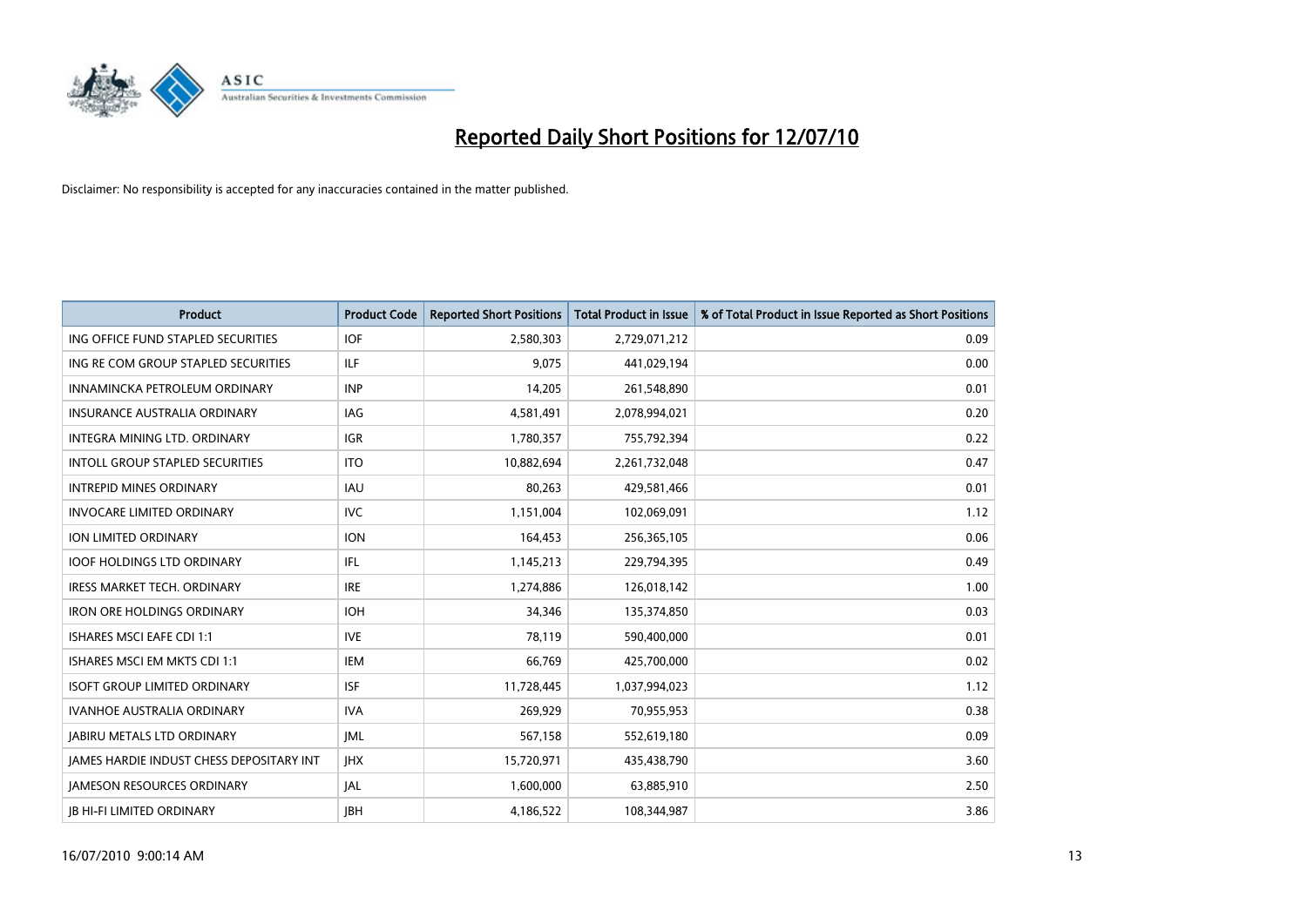

| <b>Product</b>                        | <b>Product Code</b> | <b>Reported Short Positions</b> | <b>Total Product in Issue</b> | % of Total Product in Issue Reported as Short Positions |
|---------------------------------------|---------------------|---------------------------------|-------------------------------|---------------------------------------------------------|
| <b>KAGARA LTD ORDINARY</b>            | KZL                 | 3,904,577                       | 674,489,717                   | 0.58                                                    |
| KAROON GAS AUSTRALIA ORDINARY         | <b>KAR</b>          | 81,621                          | 177,546,198                   | 0.04                                                    |
| KATHMANDU HOLD LTD ORDINARY           | <b>KMD</b>          | 1,009,836                       | 200,000,000                   | 0.50                                                    |
| <b>KEYBRIDGE CAPITAL ORDINARY</b>     | <b>KBC</b>          | 5,999                           | 172,070,564                   | 0.00                                                    |
| KIMBERLEY METALS LTD ORDINARY         | <b>KBL</b>          | 231,114                         | 94,490,816                    | 0.24                                                    |
| KINGSGATE CONSOLID, ORDINARY          | <b>KCN</b>          | 335,957                         | 100,503,783                   | 0.32                                                    |
| LEIGHTON HOLDINGS ORDINARY            | LEI                 | 3,238,422                       | 300,687,299                   | 1.05                                                    |
| LEND LEASE GROUP UNIT/ORD STAPLED     | LLC                 | 273,837                         | 565,558,754                   | 0.05                                                    |
| LIHIR GOLD LIMITED. ORDINARY          | LGL                 | 38,010,444                      | 2,368,729,935                 | 1.61                                                    |
| LINC ENERGY LTD ORDINARY              | <b>LNC</b>          | 3,762,042                       | 489,093,470                   | 0.78                                                    |
| LIQUEFIED NATURAL ORDINARY            | LNG                 | 85,116                          | 213,339,015                   | 0.04                                                    |
| LYNAS CORPORATION ORDINARY            | <b>LYC</b>          | 11,233,721                      | 1,655,499,093                 | 0.67                                                    |
| MAC SERVICES (THE) ORDINARY           | <b>MSL</b>          | 94,847                          | 165,966,692                   | 0.06                                                    |
| MACARTHUR COAL ORDINARY               | <b>MCC</b>          | 1,045,885                       | 254,333,109                   | 0.40                                                    |
| <b>MACMAHON HOLDINGS ORDINARY</b>     | <b>MAH</b>          | 9,748,765                       | 733,711,705                   | 1.33                                                    |
| MACO ATLAS ROADS GRP ORDINARY STAPLED | <b>MOA</b>          | 669,342                         | 452,345,907                   | 0.15                                                    |
| MACQUARIE GROUP LTD ORDINARY          | <b>MQG</b>          | 6,656,260                       | 345,480,686                   | 1.94                                                    |
| MANTRA RESOURCES ORDINARY             | <b>MRU</b>          | 42,779                          | 130,229,188                   | 0.03                                                    |
| MAP GROUP STAPLED US PROHIBIT.        | <b>MAP</b>          | 6,743,602                       | 1,861,210,782                 | 0.36                                                    |
| <b>MARION ENERGY ORDINARY</b>         | <b>MAE</b>          | 374,994                         | 429,822,043                   | 0.09                                                    |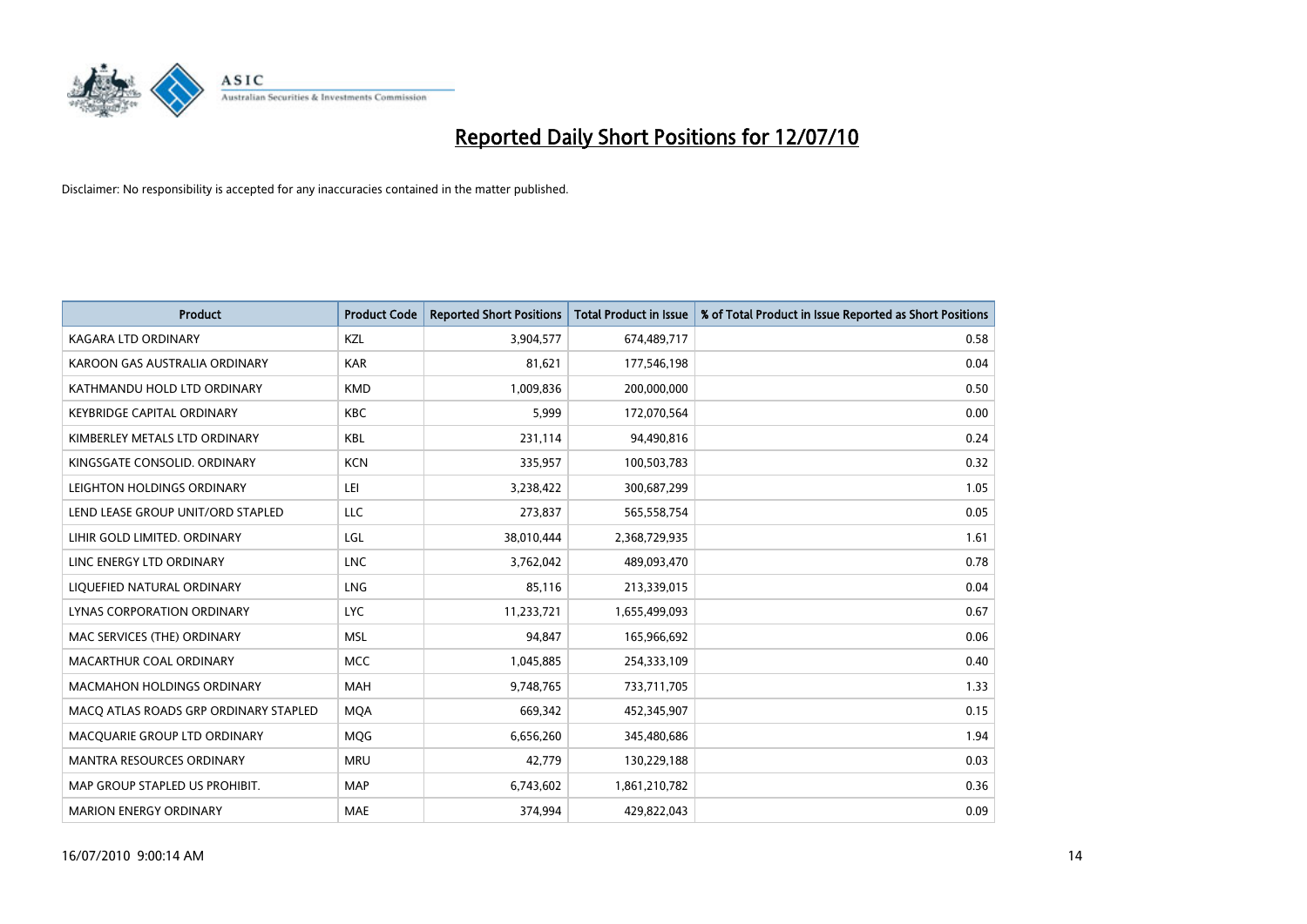

| <b>Product</b>                     | <b>Product Code</b> | <b>Reported Short Positions</b> | <b>Total Product in Issue</b> | % of Total Product in Issue Reported as Short Positions |
|------------------------------------|---------------------|---------------------------------|-------------------------------|---------------------------------------------------------|
| <b>MCPHERSON'S LTD ORDINARY</b>    | <b>MCP</b>          | 4,064                           | 71,651,758                    | 0.00                                                    |
| MEDUSA MINING LTD ORDINARY         | <b>MML</b>          | 6,591                           | 187,584,911                   | 0.00                                                    |
| MELBOURNE IT LIMITED ORDINARY      | <b>MLB</b>          | 163,931                         | 79,569,967                    | 0.20                                                    |
| MEO AUSTRALIA LTD ORDINARY         | <b>MEO</b>          | 335,780                         | 477,220,955                   | 0.07                                                    |
| <b>MERMAID MARINE ORDINARY</b>     | <b>MRM</b>          | 452,185                         | 186,844,825                   | 0.23                                                    |
| METALS X LIMITED ORDINARY          | <b>MLX</b>          | 326,940                         | 1,365,661,782                 | 0.03                                                    |
| METCASH LIMITED ORDINARY           | <b>MTS</b>          | 21,109,111                      | 765,644,031                   | 2.73                                                    |
| METGASCO LIMITED ORDINARY          | <b>MEL</b>          | 334,841                         | 249,006,674                   | 0.13                                                    |
| MICLYN EXP OFFSHR ORDINARY         | <b>MIO</b>          | 199,999                         | 271,700,000                   | 0.07                                                    |
| MINARA RESOURCES ORDINARY          | <b>MRE</b>          | 5,667,256                       | 1,167,783,517                 | 0.48                                                    |
| MINCOR RESOURCES NL ORDINARY       | <b>MCR</b>          | 1,949,223                       | 200,184,686                   | 0.97                                                    |
| MINERAL DEPOSITS ORDINARY          | <b>MDL</b>          | 1,166,580                       | 580,576,525                   | 0.18                                                    |
| MINERAL RESOURCES. ORDINARY        | <b>MIN</b>          | 468,177                         | 161,394,023                   | 0.28                                                    |
| MIRABELA NICKEL LTD ORDINARY       | <b>MBN</b>          | 9,835,328                       | 367, 162, 725                 | 2.68                                                    |
| MIRVAC GROUP STAPLED SECURITIES    | <b>MGR</b>          | 8,163,853                       | 3,266,304,329                 | 0.25                                                    |
| MITCHELL COMMUNITCA. ORDINARY      | <b>MCU</b>          | 19,673                          | 301,654,653                   | 0.01                                                    |
| MOLOPO ENERGY LTD ORDINARY         | <b>MPO</b>          | 68,604                          | 250,665,548                   | 0.02                                                    |
| MOLY MINES LIMITED ORDINARY        | <b>MOL</b>          | 110,332                         | 363,916,323                   | 0.03                                                    |
| <b>MONADELPHOUS GROUP ORDINARY</b> | <b>MND</b>          | 1,343,043                       | 86,459,327                    | 1.54                                                    |
| MORTGAGE CHOICE LTD ORDINARY       | <b>MOC</b>          | 119,715                         | 119,617,705                   | 0.10                                                    |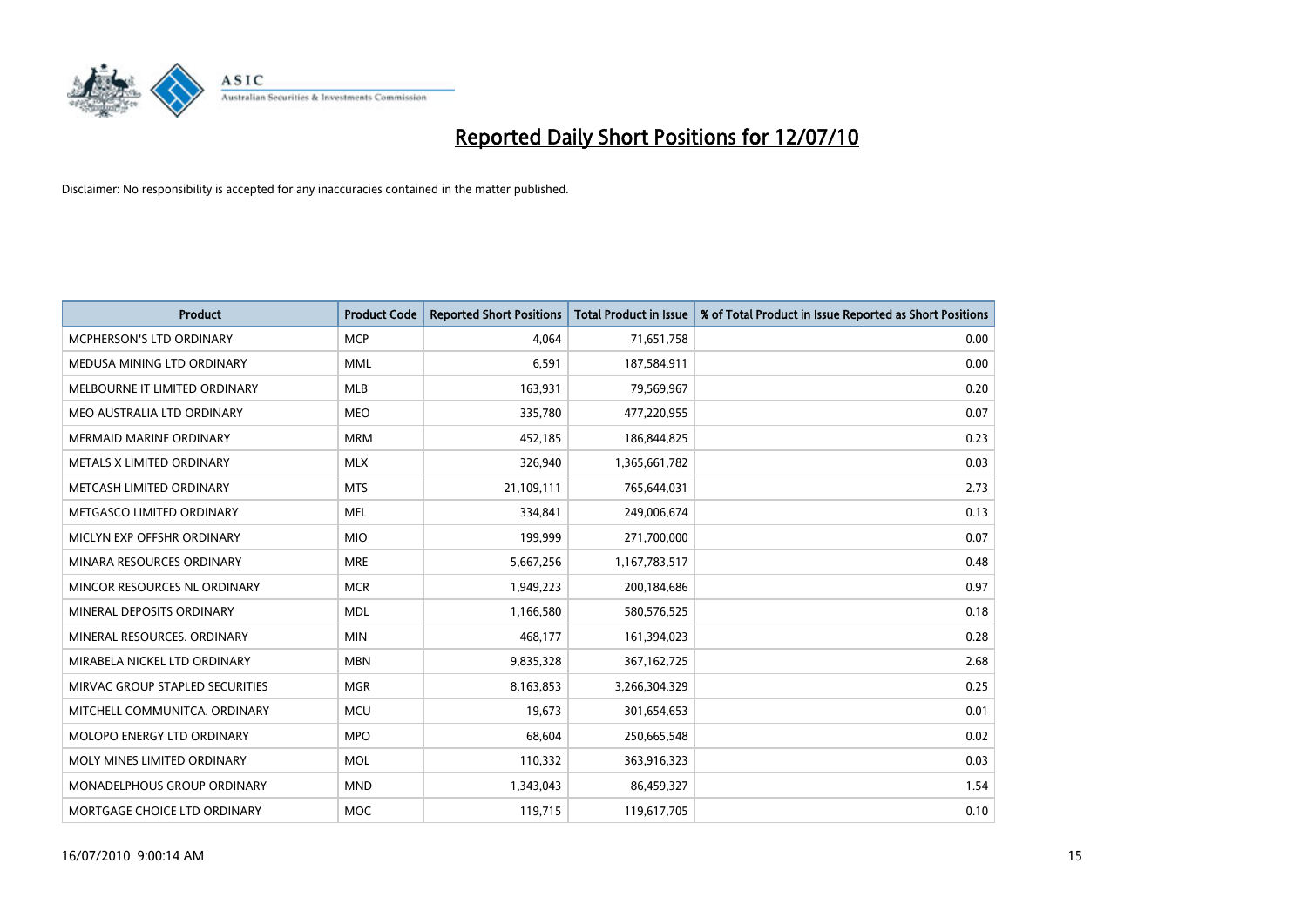

| <b>Product</b>                    | <b>Product Code</b> | <b>Reported Short Positions</b> | <b>Total Product in Issue</b> | % of Total Product in Issue Reported as Short Positions |
|-----------------------------------|---------------------|---------------------------------|-------------------------------|---------------------------------------------------------|
| MOSAIC OIL NL ORDINARY            | <b>MOS</b>          | 41,742                          | 821,710,775                   | 0.01                                                    |
| MOUNT GIBSON IRON ORDINARY        | <b>MGX</b>          | 2,617,205                       | 1,079,570,693                 | 0.24                                                    |
| MULTIPLEX SITES SITES             | <b>MXUPA</b>        | 147                             | 4,500,000                     | 0.00                                                    |
| MURCHISON METALS LTD ORDINARY     | <b>MMX</b>          | 3,898,957                       | 435,384,268                   | 0.90                                                    |
| <b>MYER HOLDINGS LTD ORDINARY</b> | <b>MYR</b>          | 7,834,129                       | 581,517,884                   | 1.34                                                    |
| <b>MYSTATE LIMITED ORDINARY</b>   | <b>MYS</b>          | 1,400                           | 67,411,055                    | 0.00                                                    |
| NATIONAL AUST. BANK ORDINARY      | <b>NAB</b>          | 13,802,639                      | 2,121,379,130                 | 0.66                                                    |
| NATURAL FUEL LIMITED ORDINARY     | <b>NFL</b>          |                                 | 506,612,127                   | 0.00                                                    |
| NAVITAS LIMITED ORDINARY          | <b>NVT</b>          | 1,046,669                       | 342,361,526                   | 0.30                                                    |
| NEPTUNE MARINE ORDINARY           | <b>NMS</b>          | 1,397,881                       | 429,842,672                   | 0.32                                                    |
| NEW HOPE CORPORATION ORDINARY     | <b>NHC</b>          | 44,822                          | 827,730,549                   | 0.00                                                    |
| NEWCREST MINING ORDINARY          | <b>NCM</b>          | 24,800,686                      | 483,493,006                   | 5.14                                                    |
| NEWS CORP A NON-VOTING CDI        | <b>NWSLV</b>        | 595,340                         | 1,824,115,303                 | 0.03                                                    |
| NEWS CORP B VOTING CDI            | <b>NWS</b>          | 7,420,035                       | 798,520,953                   | 0.92                                                    |
| NEXBIS LIMITED ORDINARY           | <b>NBS</b>          | 63,733                          | 498,972,940                   | 0.01                                                    |
| NEXUS ENERGY LIMITED ORDINARY     | <b>NXS</b>          | 11,000,179                      | 958,061,849                   | 1.15                                                    |
| NIB HOLDINGS LIMITED ORDINARY     | <b>NHF</b>          | 4,911                           | 495,431,427                   | 0.00                                                    |
| NICK SCALI LIMITED ORDINARY       | <b>NCK</b>          | 35,846                          | 81,000,000                    | 0.04                                                    |
| NIDO PETROLEUM ORDINARY           | <b>NDO</b>          | 14,468,704                      | 1,080,658,378                 | 1.33                                                    |
| NKWE PLATINUM 10C US COMMON       | <b>NKP</b>          | 63,232                          | 556,627,684                   | 0.01                                                    |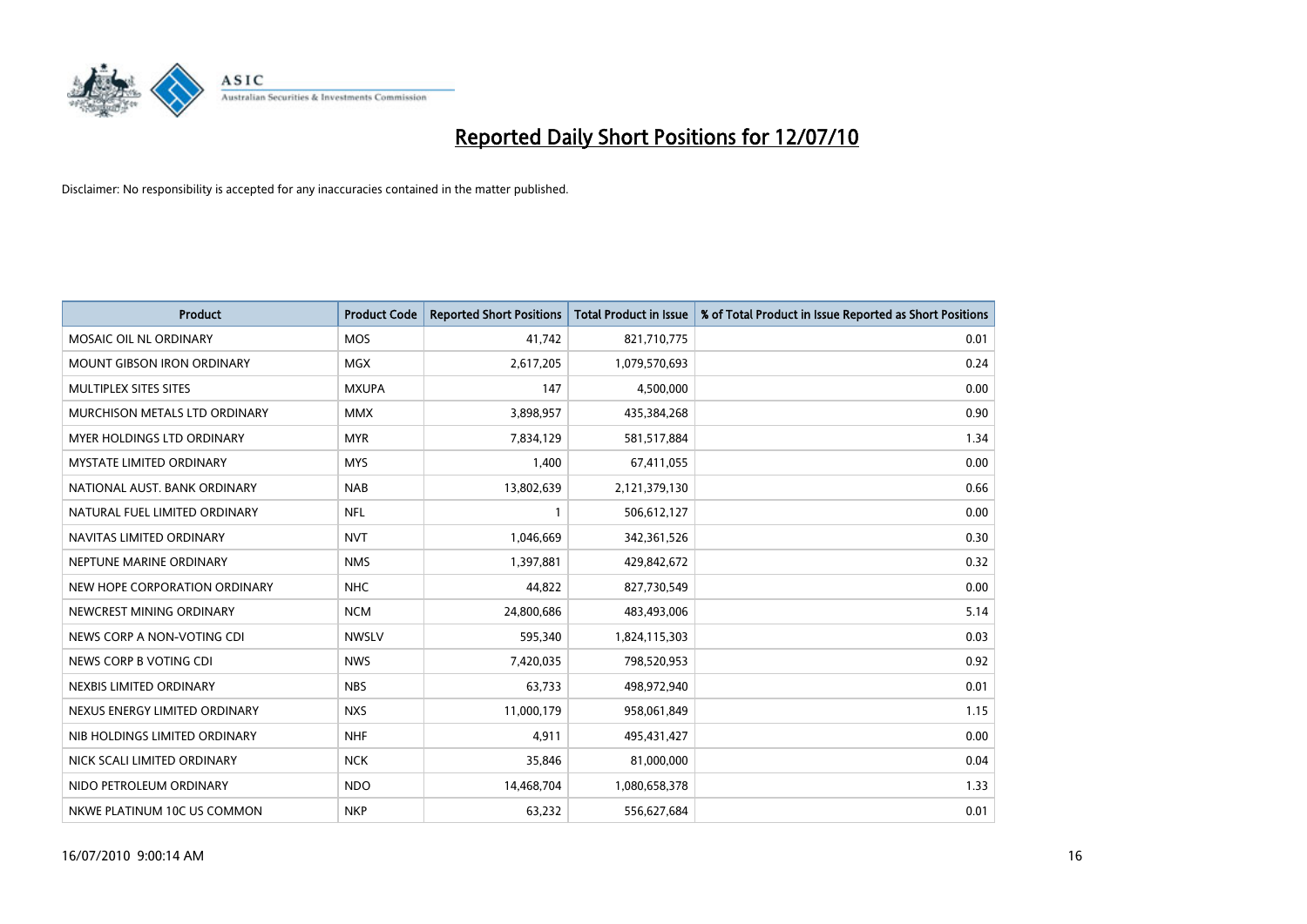

| <b>Product</b>                        | <b>Product Code</b> | <b>Reported Short Positions</b> | <b>Total Product in Issue</b> | % of Total Product in Issue Reported as Short Positions |
|---------------------------------------|---------------------|---------------------------------|-------------------------------|---------------------------------------------------------|
| NORTHERN CREST ORDINARY               | <b>NOC</b>          | 24,345                          | 116,074,781                   | 0.02                                                    |
| NORTHERN IRON LTD ORDINARY            | <b>NFE</b>          | 809,656                         | 292,204,786                   | 0.26                                                    |
| NRW HOLDINGS LIMITED ORDINARY         | <b>NWH</b>          | 465,602                         | 251,223,000                   | 0.19                                                    |
| NUFARM LIMITED ORDINARY               | <b>NUF</b>          | 1,664,092                       | 261,775,731                   | 0.63                                                    |
| OAKTON LIMITED ORDINARY               | <b>OKN</b>          | 534,286                         | 91,987,235                    | 0.57                                                    |
| OCEANAGOLD CORP. CHESS DEPOSITARY INT | <b>OGC</b>          | 538,147                         | 228,198,170                   | 0.24                                                    |
| OCEANIA CAPITAL LTD ORDINARY          | <b>OCP</b>          | 2,500                           | 91,921,295                    | 0.00                                                    |
| OIL SEARCH LTD ORDINARY               | OSH                 | 8,005,458                       | 1,308,279,222                 | 0.59                                                    |
| OM HOLDINGS LIMITED ORDINARY          | <b>OMH</b>          | 521,962                         | 498,485,150                   | 0.10                                                    |
| <b>ONESTEEL LIMITED ORDINARY</b>      | OST                 | 6,477,307                       | 1,331,583,166                 | 0.49                                                    |
| ORICA LIMITED ORDINARY                | ORI                 | 1,642,274                       | 362,100,430                   | 0.45                                                    |
| ORIGIN ENERGY ORDINARY                | <b>ORG</b>          | 2,215,248                       | 880,668,872                   | 0.24                                                    |
| OROCOBRE LIMITED ORDINARY             | <b>ORE</b>          | 94,000                          | 91,036,426                    | 0.10                                                    |
| OTTO ENERGY LIMITED ORDINARY          | OEL                 | 109,204                         | 1,134,540,071                 | 0.01                                                    |
| OZ MINERALS ORDINARY                  | OZL                 | 48,773,587                      | 3,121,339,730                 | 1.56                                                    |
| <b>PACIFIC BRANDS ORDINARY</b>        | <b>PBG</b>          | 4,927,839                       | 931,386,248                   | 0.54                                                    |
| PALADIN ENERGY LTD ORDINARY           | <b>PDN</b>          | 19,099,558                      | 717,142,802                   | 2.63                                                    |
| PAN PACIFIC PETROL. ORDINARY          | PPP                 | 21,527                          | 588,612,110                   | 0.00                                                    |
| PANAUST LIMITED ORDINARY              | <b>PNA</b>          | 6,802,735                       | 2,953,925,939                 | 0.23                                                    |
| PANORAMIC RESOURCES ORDINARY          | PAN                 | 103,403                         | 205,262,842                   | 0.04                                                    |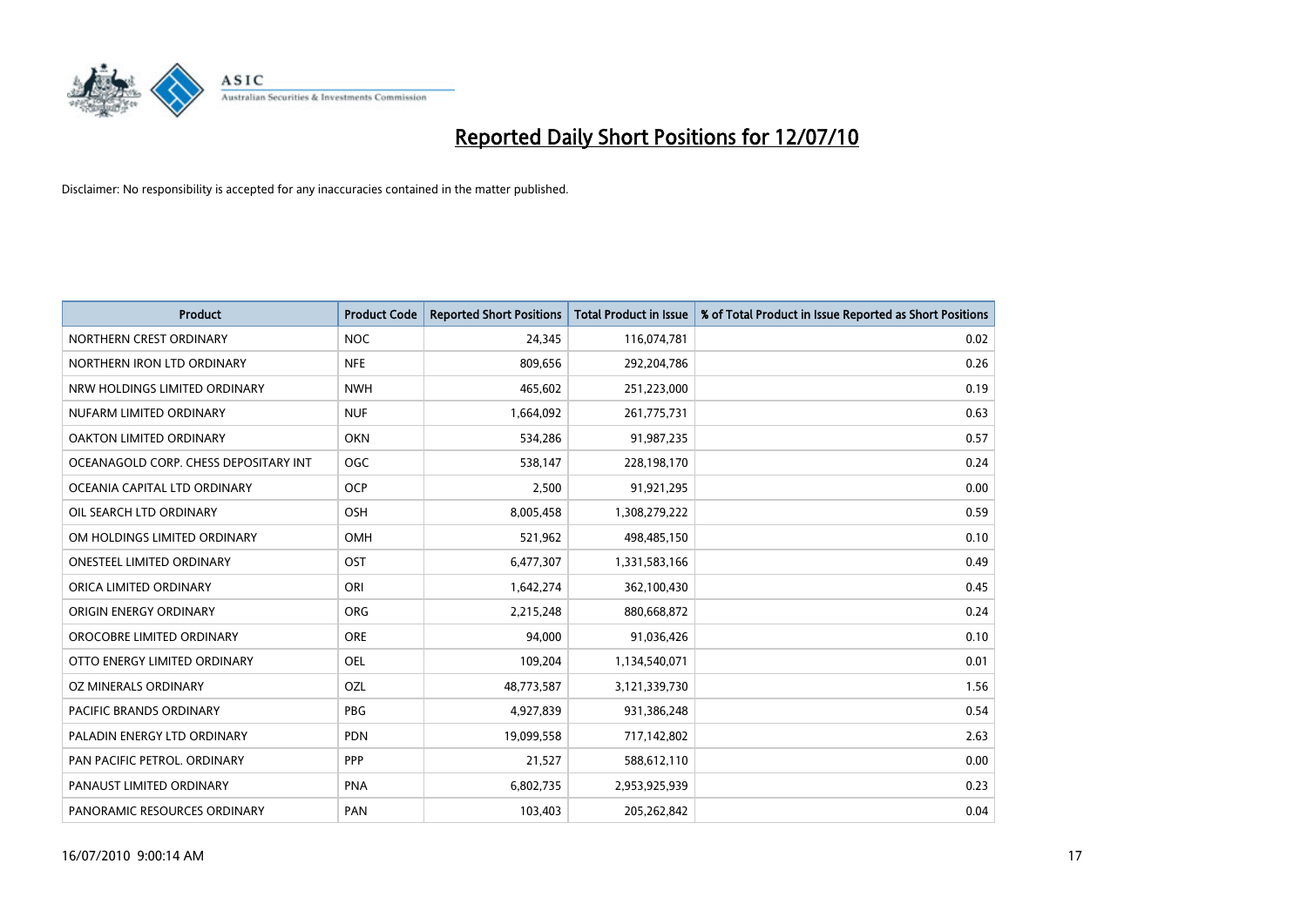

| <b>Product</b>                       | <b>Product Code</b> | <b>Reported Short Positions</b> | Total Product in Issue | % of Total Product in Issue Reported as Short Positions |
|--------------------------------------|---------------------|---------------------------------|------------------------|---------------------------------------------------------|
| PAPERLINX LIMITED ORDINARY           | <b>PPX</b>          | 14,927,759                      | 603,580,761            | 2.47                                                    |
| PATTIES FOODS LTD ORDINARY           | PFL                 |                                 | 138,908,853            | 0.00                                                    |
| PEET LIMITED ORDINARY                | <b>PPC</b>          | 233,525                         | 300,681,486            | 0.08                                                    |
| PENINSULA MINERALS ORDINARY          | <b>PEN</b>          | 5,000                           | 1,628,249,898          | 0.00                                                    |
| PERILYA LIMITED ORDINARY             | PEM                 | 665,627                         | 526,075,563            | 0.12                                                    |
| PERPETUAL LIMITED ORDINARY           | PPT                 | 2,363,339                       | 43,417,478             | 5.47                                                    |
| PERSEUS MINING LTD ORDINARY          | PRU                 | 110,564                         | 419,232,088            | 0.02                                                    |
| PETSEC ENERGY ORDINARY               | <b>PSA</b>          | 223,332                         | 231,283,622            | 0.10                                                    |
| PHARMAXIS LTD ORDINARY               | <b>PXS</b>          | 1,306,147                       | 225,410,234            | 0.58                                                    |
| PHOTON GROUP LTD ORDINARY            | PGA                 | 965,265                         | 187,440,645            | 0.51                                                    |
| PIKE RIVER COAL ORDINARY             | <b>PRC</b>          | 506,320                         | 404,971,067            | 0.13                                                    |
| PLATINUM ASSET ORDINARY              | <b>PTM</b>          | 3,037,445                       | 561,347,878            | 0.53                                                    |
| PLATINUM AUSTRALIA ORDINARY          | <b>PLA</b>          | 7,851,469                       | 321,130,521            | 2.44                                                    |
| PLATINUM CAPITAL LTD ORDINARY        | <b>PMC</b>          |                                 | 162,258,814            | 0.00                                                    |
| PMP LIMITED ORDINARY                 | PMP                 | 1,269,761                       | 335,348,483            | 0.38                                                    |
| PORT BOUVARD LIMITED ORDINARY        | PBD                 | 6,754                           | 509,132,195            | 0.00                                                    |
| PREMIER INVESTMENTS ORDINARY         | <b>PMV</b>          | 102,433                         | 155,030,045            | 0.05                                                    |
| PRIMARY HEALTH CARE ORDINARY         | <b>PRY</b>          | 8,535,299                       | 491,366,342            | 1.73                                                    |
| PRIME INFR GROUP. STAPLED SECURITIES | PIH                 | 1,373,689                       | 351,776,795            | 0.38                                                    |
| PRIME MEDIA GRP LTD ORDINARY         | <b>PRT</b>          | $\overline{2}$                  | 366,330,303            | 0.00                                                    |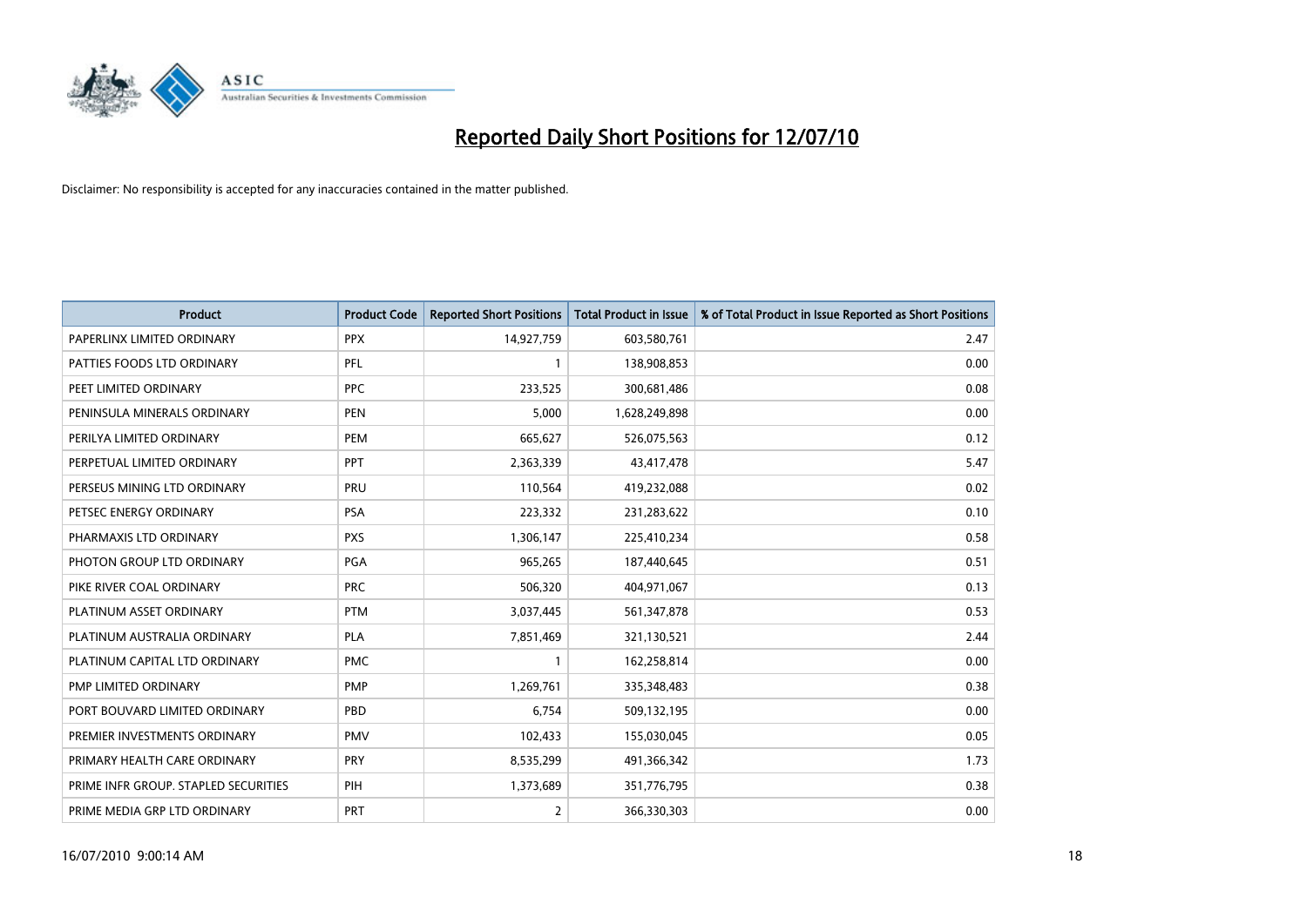

| <b>Product</b>                      | <b>Product Code</b> | <b>Reported Short Positions</b> | <b>Total Product in Issue</b> | % of Total Product in Issue Reported as Short Positions |
|-------------------------------------|---------------------|---------------------------------|-------------------------------|---------------------------------------------------------|
| PRIMEAG AUSTRALIA ORDINARY          | PAG                 | 392,691                         | 150,569,976                   | 0.26                                                    |
| PROGEN PHARMACEUTIC ORDINARY        | <b>PGL</b>          | 151,596                         | 24,709,097                    | 0.61                                                    |
| PROGRAMMED ORDINARY                 | <b>PRG</b>          | 337,550                         | 118,169,908                   | 0.29                                                    |
| PSIVIDA CORP CDI 1:1                | <b>PVA</b>          | 6,878                           | 7,849,757                     | 0.09                                                    |
| <b>QANTAS AIRWAYS ORDINARY</b>      | QAN                 | 4,624,358                       | 2,265,123,620                 | 0.20                                                    |
| OBE INSURANCE GROUP ORDINARY        | <b>OBE</b>          | 16,569,455                      | 1,035,064,820                 | 1.60                                                    |
| RAMELIUS RESOURCES ORDINARY         | <b>RMS</b>          | 12,533                          | 291,191,453                   | 0.00                                                    |
| RAMSAY HEALTH CARE ORDINARY         | <b>RHC</b>          | 2,572,404                       | 202,081,252                   | 1.27                                                    |
| RANGE RESOURCES LTD ORDINARY        | <b>RRS</b>          | 400.000                         | 1,007,042,442                 | 0.04                                                    |
| <b>RCR TOMLINSON ORDINARY</b>       | <b>RCR</b>          | 68,067                          | 131,860,172                   | 0.05                                                    |
| <b>REA GROUP ORDINARY</b>           | <b>REA</b>          | 30,775                          | 128,439,366                   | 0.02                                                    |
| <b>RED FORK ENERGY ORDINARY</b>     | <b>RFE</b>          | 7,696                           | 139,535,000                   | 0.01                                                    |
| REDFLEX HOLDINGS ORDINARY           | <b>RDF</b>          | 26,883                          | 110,010,757                   | 0.02                                                    |
| REECE AUSTRALIA LTD. ORDINARY       | <b>REH</b>          | 6,082                           | 99,600,000                    | 0.01                                                    |
| REED RESOURCES LTD ORDINARY         | <b>RDR</b>          | 268,205                         | 177,271,768                   | 0.15                                                    |
| REGIS RESOURCES ORDINARY            | <b>RRL</b>          | 216,066                         | 394,784,125                   | 0.04                                                    |
| RESMED INC CDI 10:1                 | <b>RMD</b>          | 2,765,246                       | 772,670,160                   | 0.35                                                    |
| <b>RESOLUTE MINING ORDINARY</b>     | <b>RSG</b>          | 434,293                         | 392,586,434                   | 0.11                                                    |
| <b>RESOURCE GENERATION ORDINARY</b> | <b>RES</b>          | 157,911                         | 164,412,477                   | 0.10                                                    |
| REVERSE CORP LIMITED ORDINARY       | <b>REF</b>          | 25,141                          | 92,382,175                    | 0.03                                                    |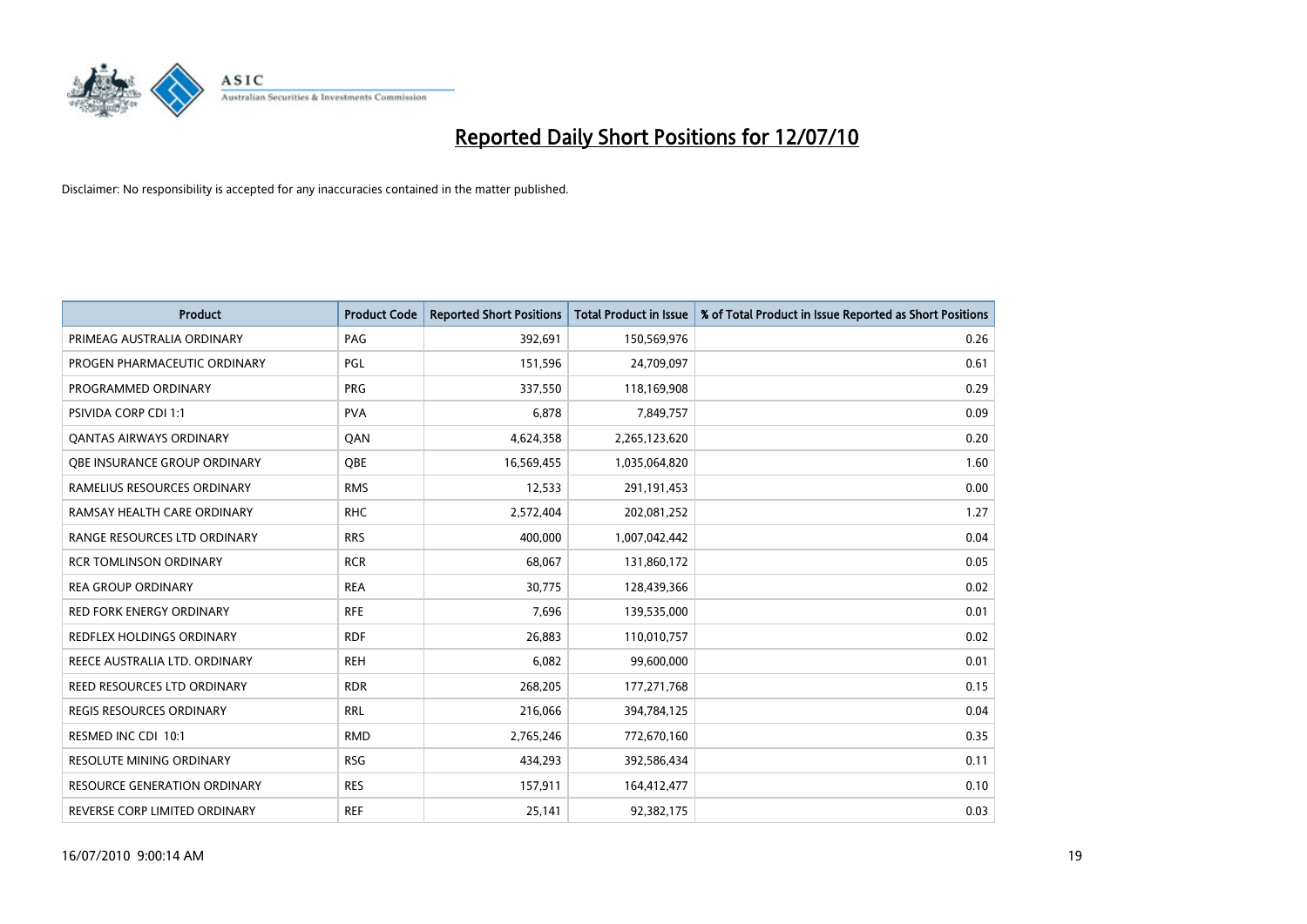

| <b>Product</b>                | <b>Product Code</b> | <b>Reported Short Positions</b> | Total Product in Issue | % of Total Product in Issue Reported as Short Positions |
|-------------------------------|---------------------|---------------------------------|------------------------|---------------------------------------------------------|
| <b>RHG LIMITED ORDINARY</b>   | <b>RHG</b>          | 62,245                          | 317,910,688            | 0.02                                                    |
| RIDLEY CORPORATION ORDINARY   | <b>RIC</b>          | 53,937                          | 307,817,071            | 0.02                                                    |
| RIO TINTO LIMITED ORDINARY    | <b>RIO</b>          | 12,453,141                      | 606,831,240            | 2.05                                                    |
| RIVERCITY MOTORWAY STAPLED    | <b>RCY</b>          | 3,765,855                       | 957,010,115            | 0.38                                                    |
| RIVERSDALE MINING ORDINARY    | <b>RIV</b>          | 582,275                         | 200,118,524            | 0.27                                                    |
| ROC OIL COMPANY ORDINARY      | <b>ROC</b>          | 1,695,157                       | 713,154,560            | 0.24                                                    |
| SAI GLOBAL LIMITED ORDINARY   | SAI                 | 60,761                          | 159,602,639            | 0.03                                                    |
| SALMAT LIMITED ORDINARY       | <b>SLM</b>          | 93,410                          | 159,131,983            | 0.05                                                    |
| SANDFIRE RESOURCES ORDINARY   | <b>SFR</b>          | 90,179                          | 130,909,760            | 0.06                                                    |
| <b>SANTOS LTD ORDINARY</b>    | <b>STO</b>          | 3,980,809                       | 832,552,523            | 0.46                                                    |
| SEDGMAN LIMITED ORDINARY      | <b>SDM</b>          | 160,024                         | 205,986,681            | 0.07                                                    |
| <b>SEEK LIMITED ORDINARY</b>  | <b>SEK</b>          | 4,372,204                       | 336,584,488            | 1.28                                                    |
| SENETAS CORPORATION ORDINARY  | <b>SEN</b>          | 756,999                         | 461,522,263            | 0.16                                                    |
| SERVCORP LIMITED ORDINARY     | SRV                 | 439,040                         | 98,440,807             | 0.44                                                    |
| SERVICE STREAM ORDINARY       | SSM                 | 344,663                         | 283,418,867            | 0.12                                                    |
| SEVEN GROUP HOLDINGS ORDINARY | <b>SVW</b>          | 1,246,658                       | 305,410,281            | 0.41                                                    |
| SIGMA PHARMACEUTICAL ORDINARY | SIP                 | 11,104,647                      | 1,178,626,572          | 0.93                                                    |
| SILEX SYSTEMS ORDINARY        | <b>SLX</b>          | 133,250                         | 149,073,532            | 0.09                                                    |
| SILVER LAKE RESOURCE ORDINARY | <b>SLR</b>          | 124,032                         | 178,757,838            | 0.07                                                    |
| SIMS METAL MGMT LTD ORDINARY  | SGM                 | 1,844,924                       | 203,891,295            | 0.89                                                    |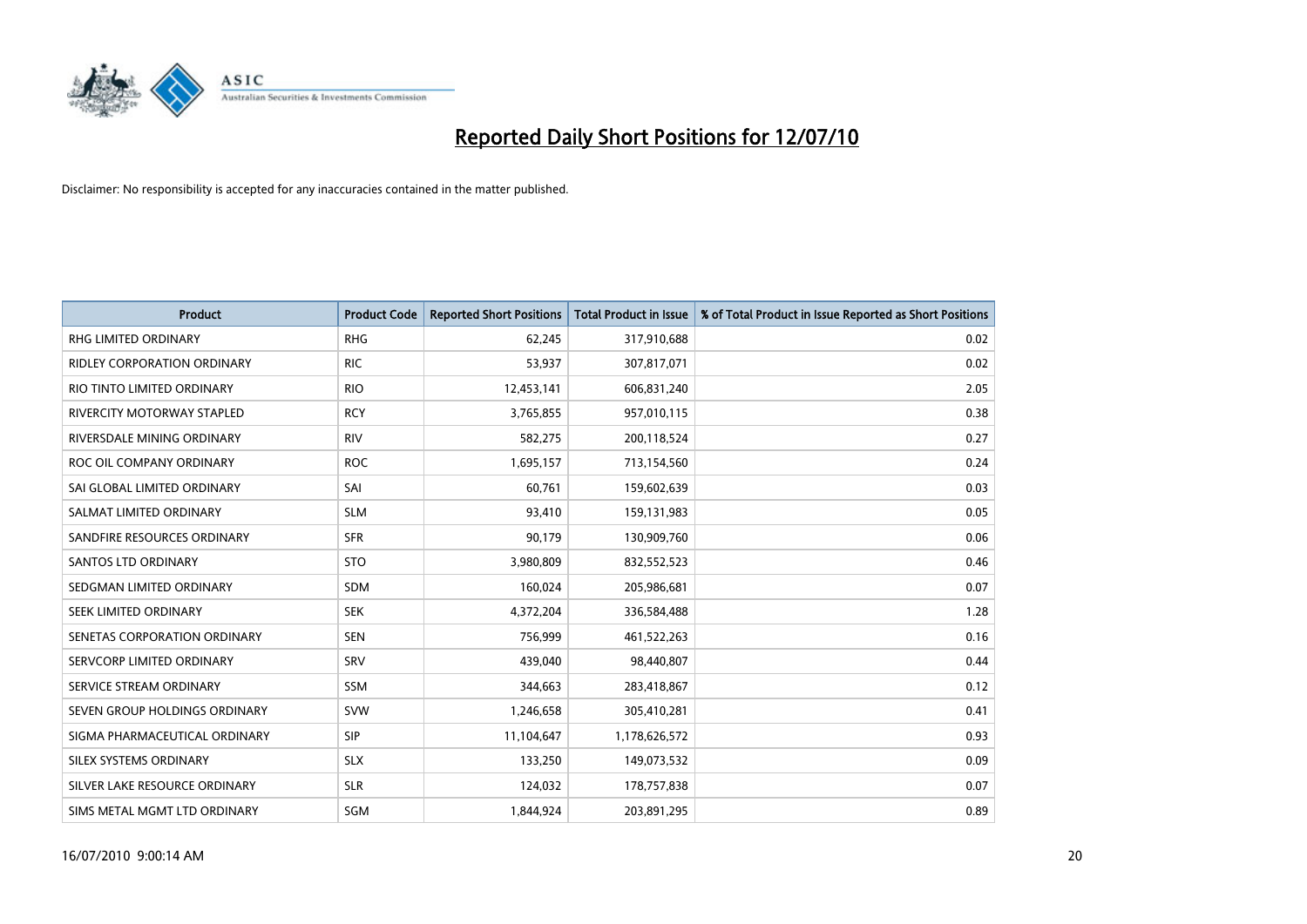

| <b>Product</b>                           | <b>Product Code</b> | <b>Reported Short Positions</b> | Total Product in Issue | % of Total Product in Issue Reported as Short Positions |
|------------------------------------------|---------------------|---------------------------------|------------------------|---------------------------------------------------------|
| SINGAPORE TELECOMM. CHESS DEPOSITARY INT | SGT                 | 5,109,098                       | 440,346,022            | 1.17                                                    |
| SKILLED GROUP LTD ORDINARY               | <b>SKE</b>          | 197,224                         | 190,738,408            | 0.10                                                    |
| SKY CITY ENTERTAIN, ORDINARY             | <b>SKC</b>          | 6,917,639                       | 575,114,687            | 1.20                                                    |
| SKY NETWORK ORDINARY                     | <b>SKT</b>          | 1,142,700                       | 389,139,785            | 0.29                                                    |
| SMS MANAGEMENT, ORDINARY                 | <b>SMX</b>          | 148,361                         | 66,781,500             | 0.23                                                    |
| SONIC HEALTHCARE ORDINARY                | <b>SHL</b>          | 2,564,217                       | 388,429,875            | 0.65                                                    |
| SOUL PATTINSON (W.H) ORDINARY            | <b>SOL</b>          | 35,834                          | 238,640,580            | 0.01                                                    |
| SP AUSNET STAPLED SECURITIES             | SPN                 | 1,063,345                       | 2,748,353,504          | 0.04                                                    |
| SPARK INFRASTRUCTURE STAPLED SECURITIES  | SKI                 | 5,657,866                       | 1,031,911,394          | 0.54                                                    |
| SPDR 200 FUND ETF UNITS                  | <b>STW</b>          | 12,008                          | 57,028,081             | 0.02                                                    |
| SPECIALTY FASHION ORDINARY               | <b>SFH</b>          | 1,648,517                       | 190,964,693            | 0.86                                                    |
| SPOTLESS GROUP LTD ORDINARY              | <b>SPT</b>          | 1,052,978                       | 259,309,656            | 0.40                                                    |
| ST BARBARA LIMITED ORDINARY              | SBM                 | 42,434,885                      | 1,952,668,407          | 2.17                                                    |
| STAGING CONNECTIONS ORDINARY             | <b>STG</b>          | 2,917,189                       | 783,175,134            | 0.37                                                    |
| STH AMERICAN COR LTD ORDINARY            | SAY                 | 9,200                           | 206,832,027            | 0.00                                                    |
| STHN CROSS MEDIA ORDINARY                | <b>SXL</b>          | 256,970                         | 378,827,750            | 0.06                                                    |
| STOCKLAND UNITS/ORD STAPLED              | SGP                 | 16,180,655                      | 2,383,036,717          | 0.67                                                    |
| <b>STRAITS RESOURCES ORDINARY</b>        | <b>SRL</b>          | 6,274,725                       | 255,203,613            | 2.47                                                    |
| STW COMMUNICATIONS ORDINARY              | SGN                 | 142,152                         | 364,310,964            | 0.03                                                    |
| SUNCORP-METWAY. ORDINARY                 | <b>SUN</b>          | 7,710,038                       | 1,281,390,524          | 0.59                                                    |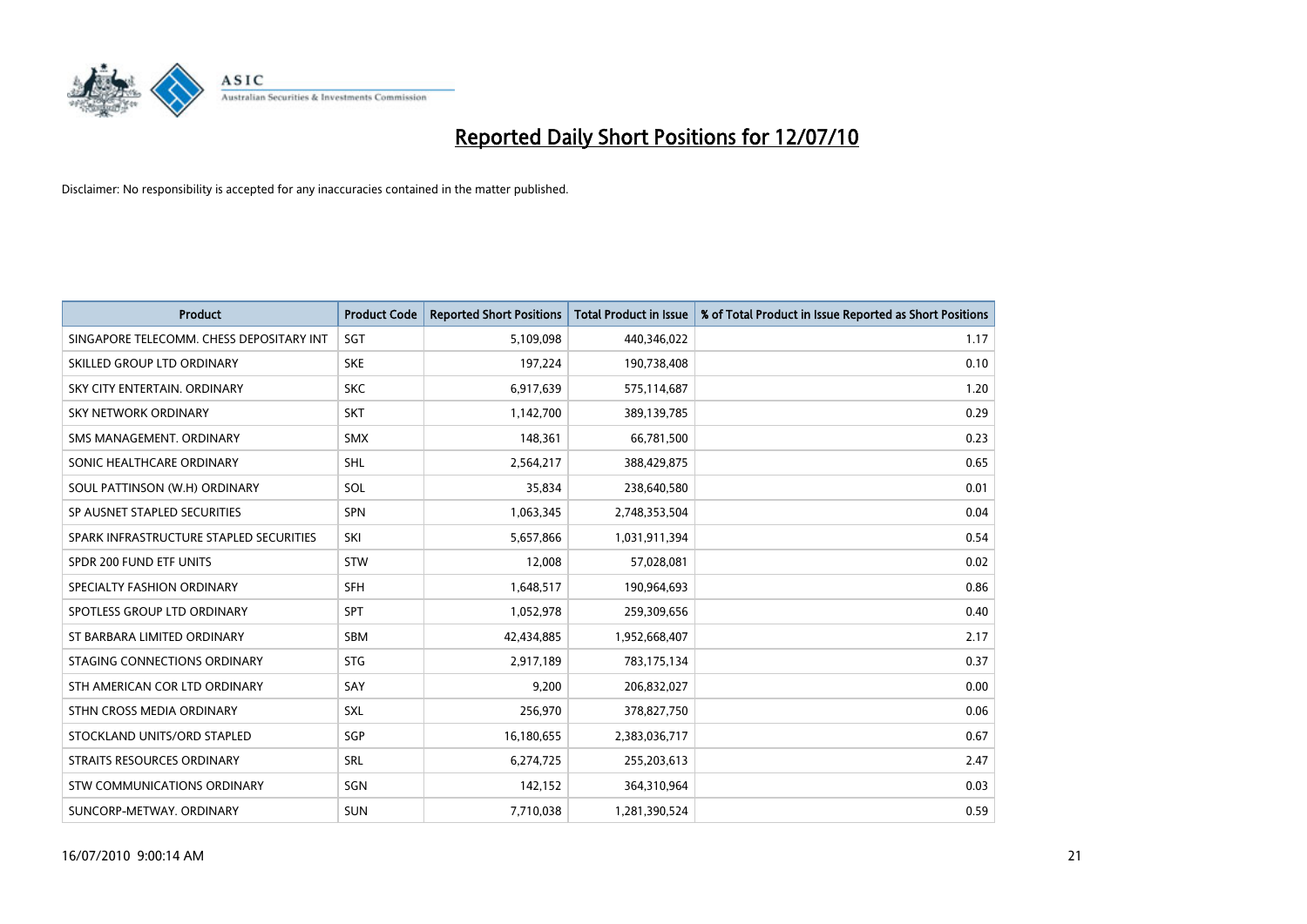

| <b>Product</b>                      | <b>Product Code</b> | <b>Reported Short Positions</b> | <b>Total Product in Issue</b> | % of Total Product in Issue Reported as Short Positions |
|-------------------------------------|---------------------|---------------------------------|-------------------------------|---------------------------------------------------------|
| SUNDANCE RESOURCES ORDINARY         | <b>SDL</b>          | 18,006,217                      | 2,709,995,932                 | 0.65                                                    |
| SUNLAND GROUP LTD ORDINARY          | <b>SDG</b>          | 72,714                          | 251,107,692                   | 0.02                                                    |
| SUPER CHEAP AUTO GRP ORDINARY       | <b>SUL</b>          | 425,367                         | 127,532,302                   | 0.33                                                    |
| SWICK MINING ORDINARY               | <b>SWK</b>          | 1,548                           | 236,724,970                   | 0.00                                                    |
| SYMEX HOLDINGS ORDINARY             | SYM                 | 6,633                           | 125,037,628                   | 0.01                                                    |
| TABCORP HOLDINGS LTD ORDINARY       | <b>TAH</b>          | 2,596,122                       | 612,625,759                   | 0.43                                                    |
| <b>TALENT2 INTERNATION ORDINARY</b> | <b>TWO</b>          | 7                               | 140,567,607                   | 0.00                                                    |
| TAP OIL LIMITED ORDINARY            | <b>TAP</b>          | 30.702                          | 156,485,921                   | 0.02                                                    |
| TASSAL GROUP LIMITED ORDINARY       | <b>TGR</b>          | 3,391,284                       | 144,197,882                   | 2.34                                                    |
| <b>TATTS GROUP LTD ORDINARY</b>     | <b>TTS</b>          | 6,381,502                       | 1,281,937,479                 | 0.48                                                    |
| <b>TECHNOLOGY ONE ORDINARY</b>      | <b>TNE</b>          | 579                             | 300,303,455                   | 0.00                                                    |
| TELECOM CORPORATION ORDINARY        | <b>TEL</b>          | 41,928,616                      | 1,920,694,831                 | 2.18                                                    |
| TELSTRA CORPORATION. ORDINARY       | <b>TLS</b>          | 57,866,747                      | 12,443,074,357                | 0.46                                                    |
| TEN NETWORK HOLDINGS ORDINARY       | <b>TEN</b>          | 10,754,905                      | 1,045,236,720                 | 1.01                                                    |
| TFS CORPORATION LTD ORDINARY        | <b>TFC</b>          | 98.926                          | 227,360,909                   | 0.04                                                    |
| THE REJECT SHOP ORDINARY            | <b>TRS</b>          | 14,991                          | 26,033,570                    | 0.05                                                    |
| THOR MINING PLC CHESS DEPOSITARY    | <b>THR</b>          | 2,307                           | 133,236,757                   | 0.00                                                    |
| THORN GROUP LIMITED ORDINARY        | <b>TGA</b>          | 2,360                           | 129,441,655                   | 0.00                                                    |
| TIMBERCORP LIMITED ORDINARY         | <b>TIM</b>          | 1,864,009                       | 352,071,429                   | 0.53                                                    |
| TISHMAN SPEYER UNITS                | <b>TSO</b>          | 50,626                          | 338,440,904                   | 0.01                                                    |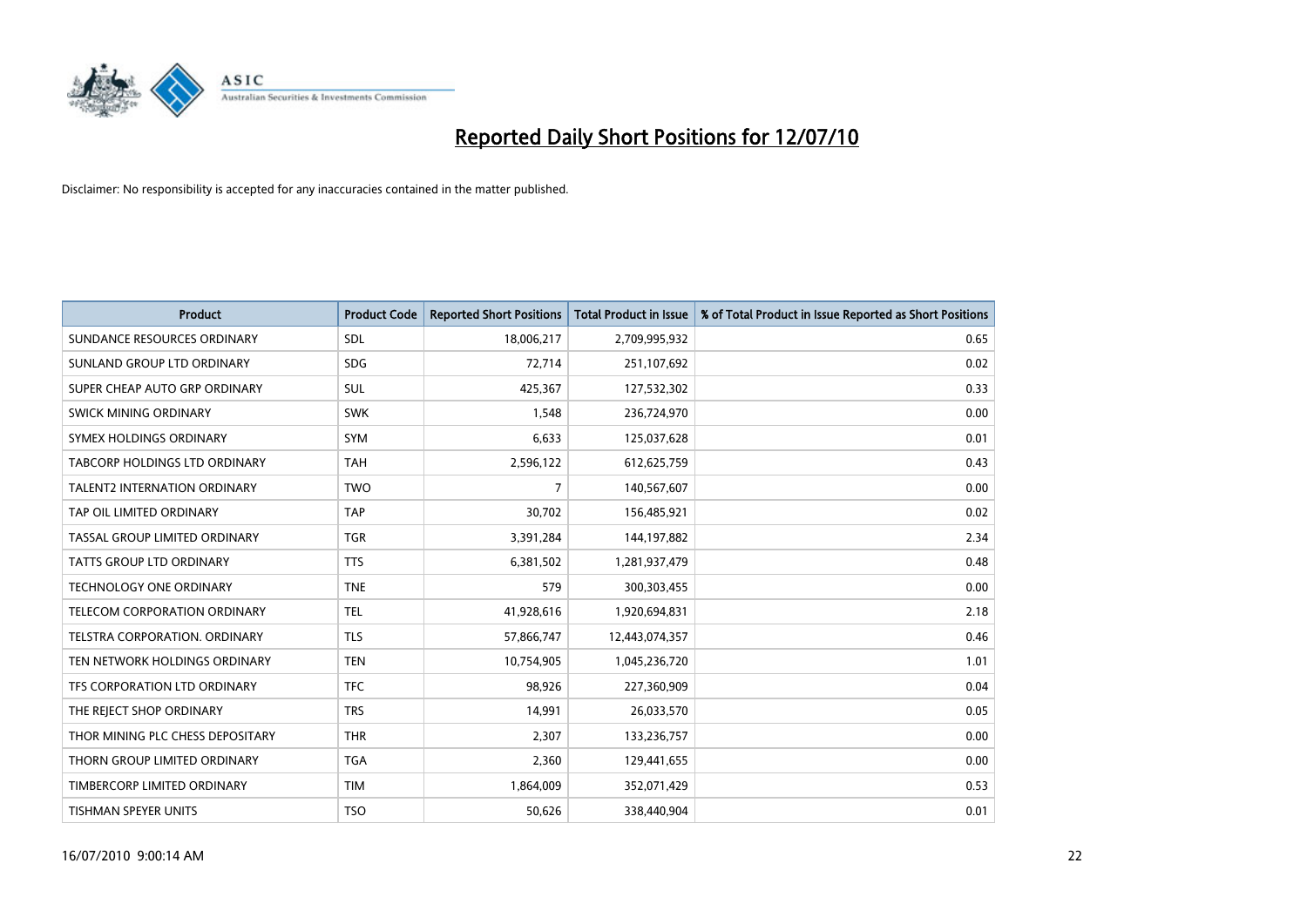

| <b>Product</b>                            | <b>Product Code</b> | <b>Reported Short Positions</b> | <b>Total Product in Issue</b> | % of Total Product in Issue Reported as Short Positions |
|-------------------------------------------|---------------------|---------------------------------|-------------------------------|---------------------------------------------------------|
| TNG LIMITED ORDINARY                      | <b>TNG</b>          | 4,321                           | 258,055,076                   | 0.00                                                    |
| TOLL HOLDINGS LTD ORDINARY                | <b>TOL</b>          | 8,631,915                       | 702,867,609                   | 1.20                                                    |
| TORO ENERGY LIMITED ORDINARY              | <b>TOE</b>          | 35,404                          | 964,936,676                   | 0.00                                                    |
| <b>TOWER AUSTRALIA ORDINARY</b>           | <b>TAL</b>          | 3,436,354                       | 415,928,881                   | 0.82                                                    |
| <b>TOWER LIMITED ORDINARY</b>             | <b>TWR</b>          | 689,540                         | 260,631,787                   | 0.26                                                    |
| TOX FREE SOLUTIONS ORDINARY               | <b>TOX</b>          | 18,572                          | 91,574,000                    | 0.02                                                    |
| TPG TELECOM LIMITED ORDINARY              | <b>TPM</b>          | 231,932                         | 767,849,104                   | 0.03                                                    |
| TRANSFIELD SERV INFR STAPLED SECURITIES   | <b>TSI</b>          | 466,417                         | 432,184,488                   | 0.11                                                    |
| <b>TRANSFIELD SERVICES ORDINARY</b>       | <b>TSE</b>          | 56,728                          | 414,278,904                   | 0.02                                                    |
| TRANSPACIFIC INDUST, ORDINARY             | <b>TPI</b>          | 13,079,841                      | 960,638,735                   | 1.35                                                    |
| TRANSURBAN GROUP TRIPLE STAPLED SEC.      | <b>TCL</b>          | 8,331,730                       | 1,414,667,986                 | 0.57                                                    |
| TRINITY GROUP STAPLED SECURITIES          | <b>TCQ</b>          | 3,419                           | 231,701,539                   | 0.00                                                    |
| TROY RESOURCES NL ORDINARY                | <b>TRY</b>          | 381,267                         | 87,474,323                    | 0.44                                                    |
| UGL LIMITED ORDINARY                      | UGL                 | 4,912,696                       | 165,928,705                   | 2.94                                                    |
| <b>UNILIFE CORPORATION CDI 6:1</b>        | <b>UNS</b>          | 46,560                          | 240,207,302                   | 0.02                                                    |
| UXC LIMITED ORDINARY                      | <b>UXC</b>          | 1,081,898                       | 295,623,019                   | 0.36                                                    |
| VALAD PROPERTY GROUP STAPLED US PROHIBIT. | <b>VPG</b>          | 4,753,311                       | 2,287,682,926                 | 0.21                                                    |
| VDM GROUP LIMITED ORDINARY                | <b>VMG</b>          | 11,116                          | 195,613,088                   | 0.01                                                    |
| <b>VENTURE MINERALS ORDINARY</b>          | <b>VMS</b>          | 6,500                           | 168,046,667                   | 0.00                                                    |
| <b>VILLAGE ROADSHOW LTD ORDINARY</b>      | <b>VRL</b>          | 682                             | 114,217,649                   | 0.00                                                    |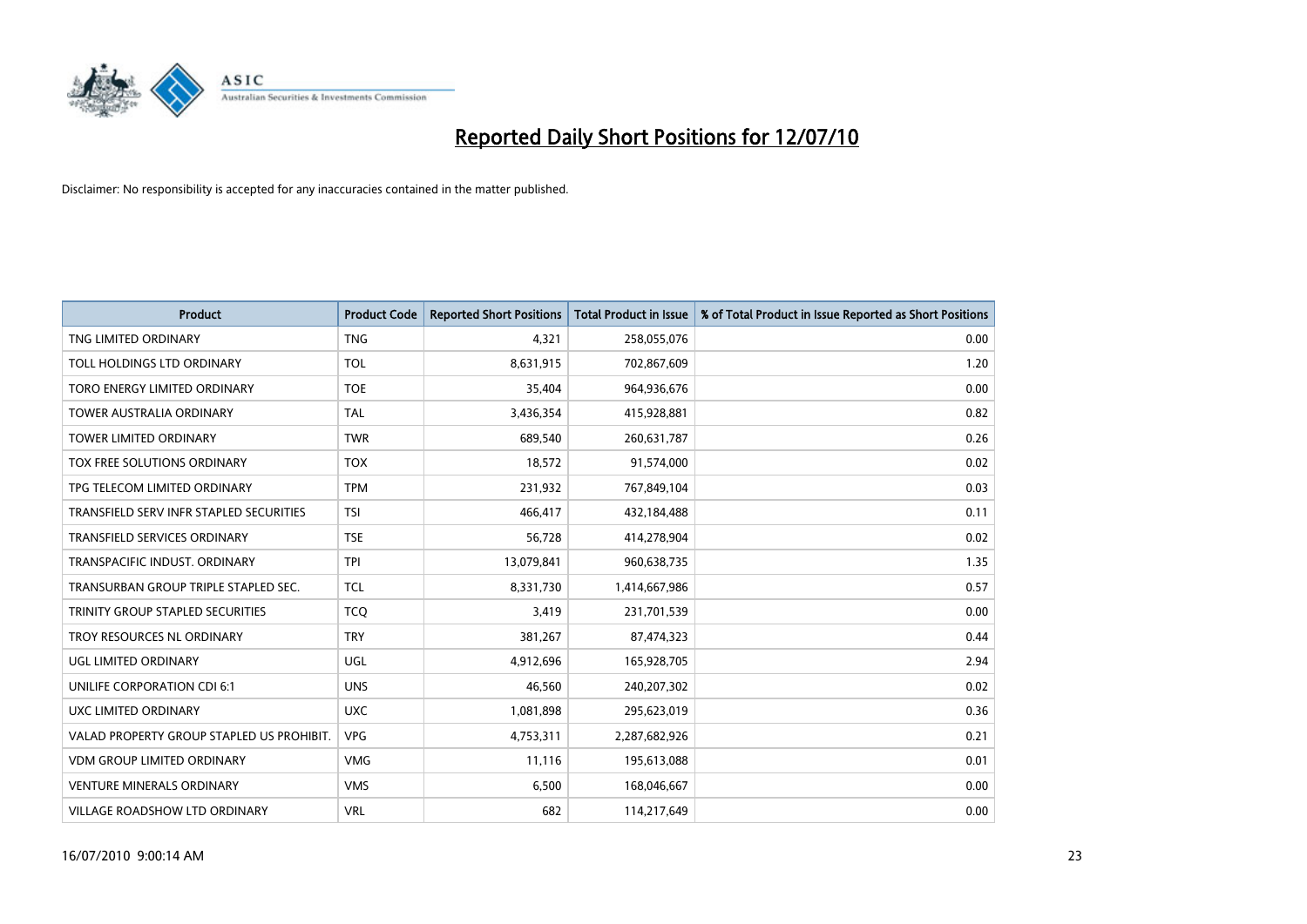

| <b>Product</b>                            | <b>Product Code</b> | <b>Reported Short Positions</b> | <b>Total Product in Issue</b> | % of Total Product in Issue Reported as Short Positions |
|-------------------------------------------|---------------------|---------------------------------|-------------------------------|---------------------------------------------------------|
| VILLAGE ROADSHOW LTD 'A' CLASS PREFERENCE | <b>VRLPA</b>        | 19,557                          | 52,235,451                    | 0.04                                                    |
| VIRGIN BLUE HOLDINGS ORDINARY             | <b>VBA</b>          | 20,753,592                      | 2,209,126,568                 | 0.93                                                    |
| <b>VISION GROUP HLDGS ORDINARY</b>        | <b>VGH</b>          | 78,000                          | 72,671,765                    | 0.11                                                    |
| <b>VITA GROUP LTD ORDINARY</b>            | <b>VTG</b>          | 75,190                          | 141,247,800                   | 0.05                                                    |
| VITERRA INC CDI 1:1                       | <b>VTA</b>          | 1,749                           | 68,629,939                    | 0.00                                                    |
| <b>WAREHOUSE GROUP ORDINARY</b>           | <b>WHS</b>          | 384,780                         | 311,195,868                   | 0.12                                                    |
| <b>WATPAC LIMITED ORDINARY</b>            | <b>WTP</b>          | 58,434                          | 181,326,206                   | 0.03                                                    |
| <b>WDS LIMITED ORDINARY</b>               | <b>WDS</b>          | 63,084                          | 143,107,458                   | 0.04                                                    |
| WEBJET LIMITED ORDINARY                   | <b>WEB</b>          | 85,026                          | 76,861,278                    | 0.12                                                    |
| WESFARMERS LIMITED ORDINARY               | <b>WES</b>          | 5,186,466                       | 1,005,167,663                 | 0.49                                                    |
| WESFARMERS LIMITED PARTIALLY PROTECTED    | <b>WESN</b>         | 3,505,825                       | 151,904,499                   | 2.30                                                    |
| WEST AUSTRALIAN NEWS ORDINARY             | <b>WAN</b>          | 6,253,540                       | 216,011,546                   | 2.90                                                    |
| WESTERN AREAS NL ORDINARY                 | <b>WSA</b>          | 5,866,318                       | 179,735,899                   | 3.27                                                    |
| WESTERN DESERT RES. ORDINARY              | <b>WDR</b>          | 948                             | 134,511,656                   | 0.00                                                    |
| WESTFIELD GROUP ORD/UNIT STAPLED SEC      | <b>WDC</b>          | 14,561,613                      | 2,307,773,663                 | 0.61                                                    |
| <b>WESTPAC BANKING CORP ORDINARY</b>      | <b>WBC</b>          | 17,819,606                      | 2,988,996,237                 | 0.55                                                    |
| WHITE ENERGY COMPANY ORDINARY             | <b>WEC</b>          | 3,162,501                       | 236,766,184                   | 1.34                                                    |
| WHITEHAVEN COAL ORDINARY                  | <b>WHC</b>          | 1,354,386                       | 493,650,070                   | 0.28                                                    |
| WHK GROUP LIMITED ORDINARY                | <b>WHG</b>          | 202,444                         | 264,254,166                   | 0.07                                                    |
| WINDIMURRA VANADIUM ORDINARY              | <b>WVL</b>          | 163,685                         | 154,278,674                   | 0.11                                                    |